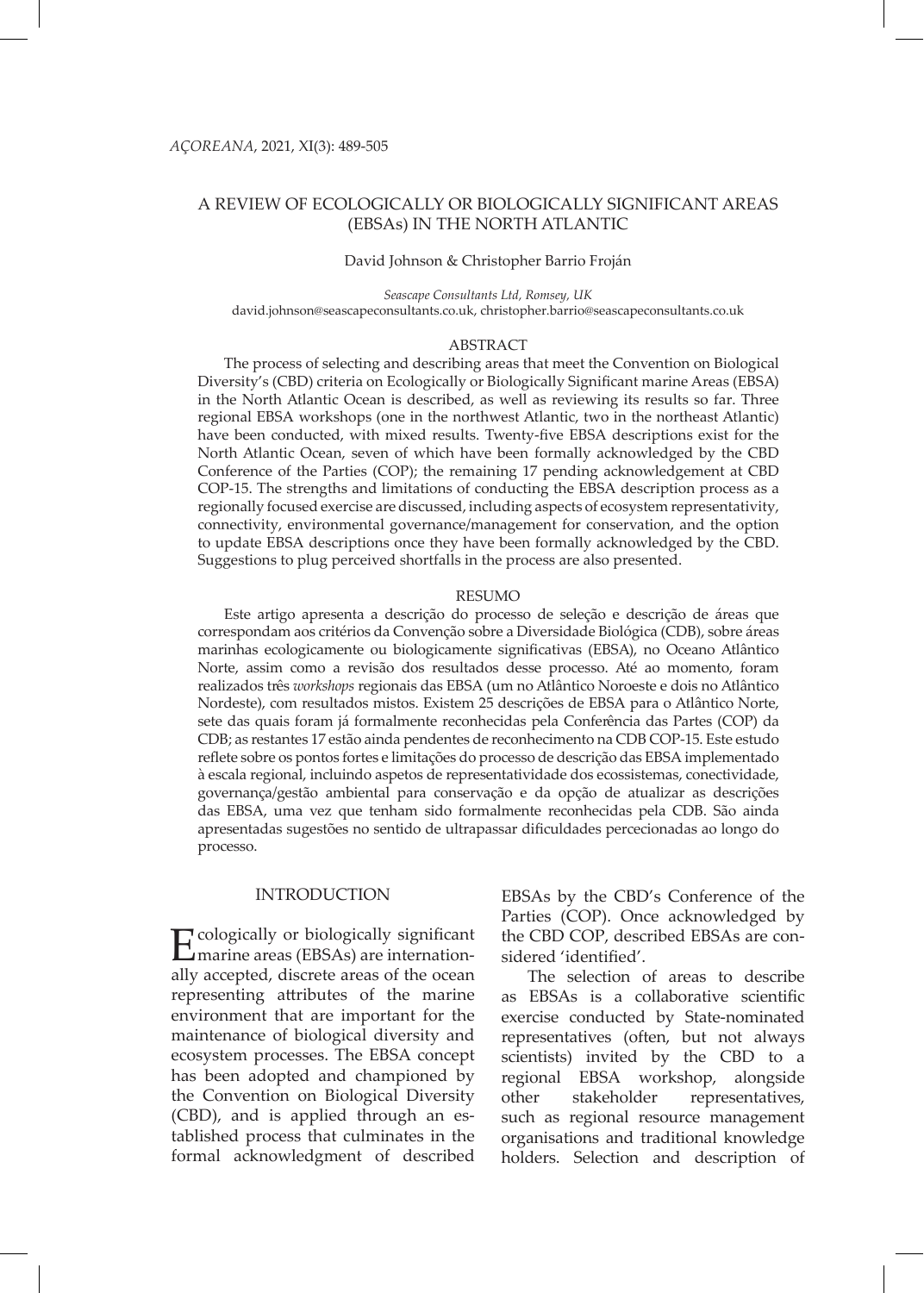candidate EBSAs follows assessment against seven agreed scientific criteria, namely: 1. Uniqueness or rarity; 2. Special importance for life history stages of species; 3. Importance for threatened, endangered or declining species and/ or habitats; 4. Vulnerability, fragility, sensitivity, or slow recovery; 5. Biological productivity; 6. Biological diversity; 7. Naturalness (CBD, 2007). Candidate EBSAs can be described if they meet just one or any combination of the seven EBSA criteria. Candidate EBSA descriptions produced by regional EBSA workshops undergo an independent scientific and technical review before being recommended (following a favourable review) to the CBD COP for approval.

To date there have been 15 regional EBSA workshops convened by the CBD, covering all regions of the ocean (76%) except for the Southern Ocean, where an alternative process is in place. These workshops have led to the identification of 321 EBSAs around the world, with a further set of candidate EBSAs from the Northeast Atlantic Ocean (the latest regional EBSA workshop, conducted in 2019) awaiting formal recognition by the CBD COP. Identified EBSAs confer no management obligations, but they do provide scientific and technical justification for a risk-averse, ecosystembased management regime of such areas to mitigate against adverse impacts from human activities (Johnson *et al.*, 2018a).

The aim of this paper is to examine how the EBSA process has been applied to the North Atlantic Ocean. Is EBSA coverage comprehensive? Has the process been effective? Is there more to do? The outcome of this exercise is intended to illustrate inherent shortfalls and unexpected benefits from the hitherto regional application of the EBSA process, with the potential to inform possible alternative approaches at the global scale.

# EBSAs IN THE NORTH ATLANTIC **OCEAN**

Since the adoption of the EBSA concept by the CBD in 2008 (CBD, 2008), three regional EBSA workshops have targeted the North Atlantic Ocean, although the contested outputs from the first workshop, organised jointly by the OSPAR Commission and the Northeast Atlantic Fisheries Commission (NEAFC) with input from the CBD Secretariat in September 2011 (CBD, 2012a), have been superseded by the latest regional EBSA workshop targeting the Northeast Atlantic, held in September 2019 (CBD, 2019a). The regional EBSA workshop targeting the Northwest Atlantic was held in March 2014 (CBD, 2014). Each of these latter workshops is considered in turn.

*Northwest Atlantic Regional EBSA Workshop*

With financial support from the Government of Canada, the CBD Secretariat convened the Northwest Atlantic regional EBSA workshop in Montreal, Canada (24-28 March 2014; CBD, 2014). As with all regional EBSA workshops, the point of departure was a compilation of scientific data, information and maps amassed by a dedicated technical team - in this case, staff at Duke University's Marine Geospatial Ecology Lab (MGEL) - supplemented by expert presentations on specific features, environmental phenomena (*e.g.*, seasonal climatologies) and species distributions, together with site-based submissions of scientific information by invited State representatives.

Canada, in particular Fisheries and Oceans Canada (DFO), has been a strong supporter of the CBD's EBSA process and has made significant efforts to describe areas that meet similar criteria in its domestic waters, including Atlantic subregions of Newfoundland and Labrador, the Scotian Shelf Bioregion and the Gulf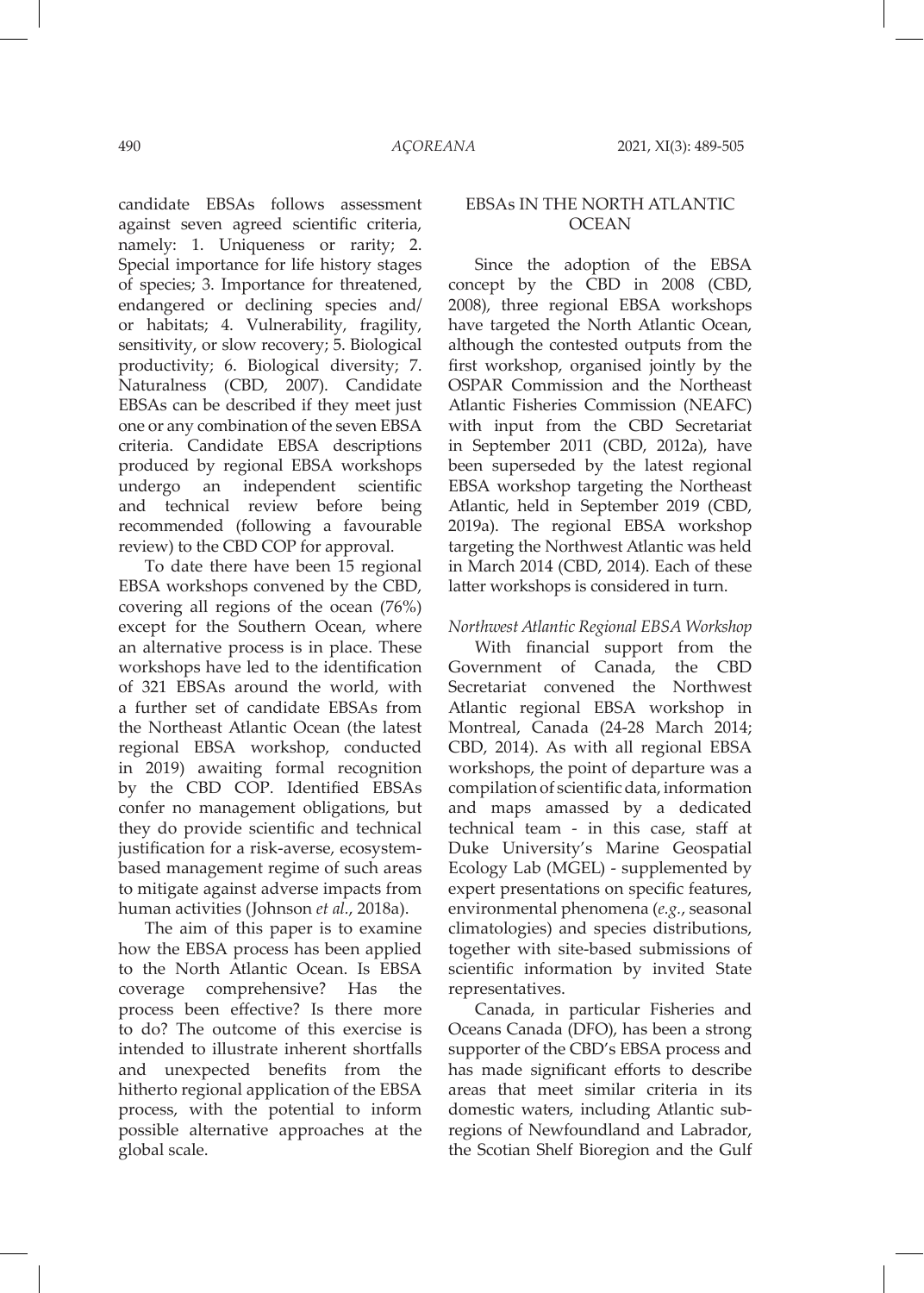of St Lawrence. These areas and their diversity of habitats were showcased at the workshop, noting their strengths and limitations. In particular, in terms of a gap, it was highlighted that the distribution and diversity of deep-water habitats, such as abyssal plains, hydrothermal vents, methane hydrate and brine seeps, coldwater coral reefs and deep-water canyons and the biota they support, were poorly inventoried for consideration in this type of analysis. Special attention was also given to highly migratory and mobile species, which are seasonally prevalent in the region as they travel from as far as Antarctica (*e.g.*, Egevang *et al.*, 2010).

The workshop described seven EBSAs (Table 1), all in international waters (also know as areas beyond national jurisdiction – ABNJ) drawing upon relative data richness but noting temporal and spatial data limitations. They also represent all four types of EBSA:

- The Orphan Knoll EBSA, the Slopes of the Flemish Cap and Grand Banks EBSA, the Southeast Shoal and the Adjacent Areas on the Tail of the Grand Banks EBSA (a highly productive spawning ground) are all static single-feature<sup>1</sup> EBSAs.
- The New England and Corner Rise Seamounts EBSA is comprised of two discrete and separately bounded<sup>2</sup> areas), providing benthic habitats for key marine taxa,

including unique and endemic faunal assemblages.

- The Seabird Foraging Zone in the Southern Labrador Sea is an ephemeral3 EBSA, representing a critical intersection of important foraging and wintering habitat for three seabird species from 20 widely dispersed breeding colonies.
- The Labrador Sea Deep Convection Area is an example of a dynamic<sup>4</sup> EBSA supporting a keystone species *Calanus finmarchicus*, one of the most important multicellular zooplankton species in the North Atlantic Ocean (Melle *et al.*, 2014).

These EBSAs were officially identified at CBD COP-12 in October 2014 and placed in the CBD EBSA Repository.

It is interesting to note a number of areas that were excluded. For example, two groups of Northwest Atlantic seamounts in deep water beyond the continental slope were not described as EBSAs on the grounds of insufficient data. These seamount clusters (Fogo Seamounts and Newfoundland Seamounts) are likely to support endemic species and high biodiversity but have yet to be properly surveyed. Similarly, whilst recognising the general ecological significance of subsea canyons, the workshop concluded that there was insufficient information at the time to evaluate individual canyons

<sup>1</sup> Static single-feature EBSAs (Type I) represent features that are clearly differentiated in the physical world and fixed in space and time (*e.g.*, a coral reef or an isolated seamount).

<sup>2</sup> Static multiple-feature EBSAs (Type II) encompass a set of fixed areas that represent similar features and are generally clustered in space (*e.g.*, a chain of seamounts), where interconnectivity between the individual features is critical for the overall health and survival of the local or regional ecosystem.

<sup>3</sup> Ephemeral EBSAs (Type III) represent a fixed area in which, over time, portions of the area meet the defining criteria and other portions do not; the location of relevant portions may shift within the whole area over time (*e.g.*, spawning areas for fish or feeding hotspots for seabirds).

<sup>4</sup> Dynamic EBSAs (Type IV) capture persistent but mobile features of the ecosystem whose boundaries may shift due to seasonal, annual or longer- term cycles (*e.g.*, shelf-ice edges and oceanographic fronts).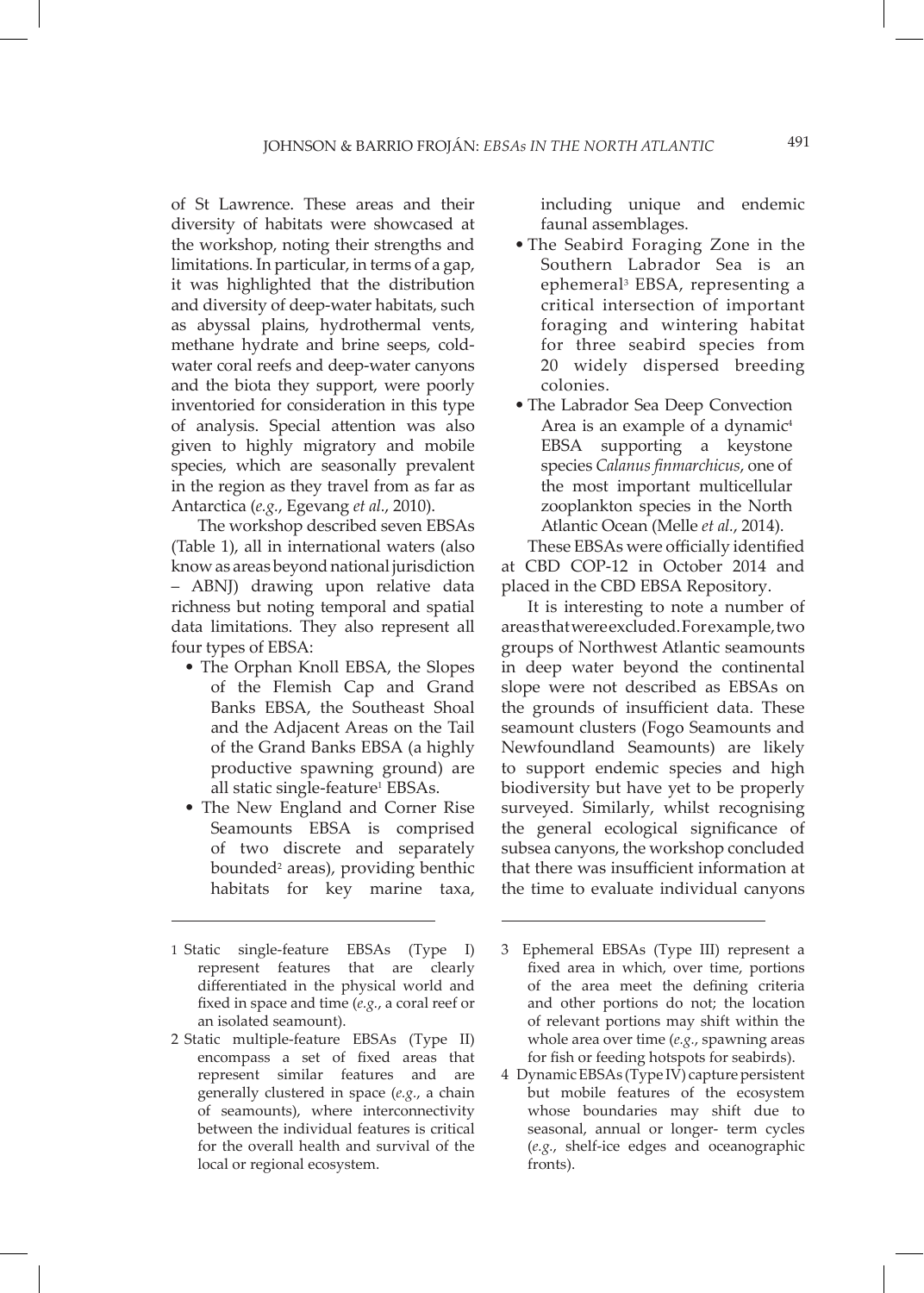TABLE 1. List of EBSAs described during the Northeast and Northwest Atlantic regional EBSA workshops. \* Key: Criteria C1 - Uniqueness or rarity; C2 - Special importance for life-history stages of species; C3 - Importance for threatened, endangered or declining species and/or habitats; C4 - Vulnerability, fragility, sensitivity, or slow recovery; C5 - Biological productivity; C6 – Biological diversity; C7 - Naturalness. Ranking: H - High; M - Medium; L - Low; ni - no information.

| <b>Regional EBSA</b><br>workshop                    | <b>EBSA</b>                                                                  | Criteria/<br>Ranking*                                          | <b>EBSA</b><br>Type                | Description                                                                                                                                                                                                                                                                                                                                                                                                                                                                                                                                                                                                                                                                                   |
|-----------------------------------------------------|------------------------------------------------------------------------------|----------------------------------------------------------------|------------------------------------|-----------------------------------------------------------------------------------------------------------------------------------------------------------------------------------------------------------------------------------------------------------------------------------------------------------------------------------------------------------------------------------------------------------------------------------------------------------------------------------------------------------------------------------------------------------------------------------------------------------------------------------------------------------------------------------------------|
| Northwest<br>Atlantic<br>[adopted at<br>CBD COP-12] | Hydrothermal<br>Vent Fields                                                  | Cl:H<br>C2: H<br>C3: H<br>C4: H<br>C5: H<br>C6: H<br>C7: H     | I. Single<br>static<br>feature     | This area follows the Mid-Atlantic Ridge (MAR) from the<br>Lost City vent fields and includes the confirmed active<br>Broken Spur and Trans-Atlantic Geotraverse (TAG) vents.<br>The Lost City vent field is estimated to have been active<br>for more than 30,000 years and has unique characteristics,<br>being a low temperature vent with high alkalinity. The<br>entire feature is located beyond national jurisdiction.                                                                                                                                                                                                                                                                 |
|                                                     | New England<br>and Corner Rise<br>Seamounts                                  | Cl:H<br>C2: H<br>C3: ni<br>C4: M<br>C5: L<br>C6: H<br>C7: M    | II. Group<br>of static<br>features | The New England and Corner Rise seamount chains<br>host complex coral and sponge communities, including<br>numerous endemic species. Benthic diversity is very<br>high relative to the surrounding abyssal areas. Seamount<br>slopes and deeper summit environments (greater than<br>2,000 m from the surface) currently remain free of any<br>direct impacts of human activities, although some of the<br>shallower seamounts have been commercially fished.                                                                                                                                                                                                                                 |
|                                                     | Southeast Shoal<br>and Adjacent<br>Areas on the Tail<br>of the Grand<br>Bank | C1: H<br>C2: H<br>C3 H<br>C4: M<br>C5 H<br>C6: H<br>C7: L      | I. Single<br>static<br>feature     | The Southeast Shoal and adjacent areas is an ancient beach<br>relic that provides a shallow, relatively warm, sandy<br>habitat. It is a highly productive ecosystem hosting a<br>unique offshore capelin-spawning ground, a nursery<br>for yellowtail flounder, and spawning areas for depleted<br>American plaice, depleted Atlantic cod and striped wolfish.<br>Blue mussels and wedge clams are also found. It is an<br>important feeding area for cetaceans, including humpback<br>and fin whales, and is frequented by large numbers of                                                                                                                                                  |
|                                                     | Slopes of the<br>Flemish Cap and<br>Grand Bank                               | C1: H<br>C2: M<br>C3: H<br>C4: H<br>C5: M<br>C6: H<br>C7: M    | I. Single<br>static<br>feature     | The slopes of the Flemish Cap and Grand Banks of<br>Newfoundland has a high biodiversity of marine taxa. It<br>contains large aggregations of taxa indicative of vulnerable<br>marine ecosystems, such as deep-sea corals and sponges.<br>Many species present are listed as Threatened. The area is<br>a component of the Greenland halibut fishery grounds in<br>international waters.                                                                                                                                                                                                                                                                                                      |
|                                                     | Orphan Knoll                                                                 | C1: H<br>C2: ni<br>C3: ni<br>C4: H<br>C5: L<br>C6: H<br>C7: H. | I. Single<br>static<br>feature     | The Orphan Knoll provides an island of hard substratum<br>and uniquely complex habitats that rise from the soft<br>sediments of Orphan Basin. It appears to have a distinctive<br>fauna that includes fragile and long-lived corals and<br>sponges. A Taylor Cone circulation has been identified,<br>providing a mechanism for retention of larvae over the<br>teature                                                                                                                                                                                                                                                                                                                       |
|                                                     | Seabird<br>Foraging Zone<br>in the Southern<br>Labrador Sea                  | C1: M<br>C2: H<br>C3: M<br>C4: M<br>C5: M<br>C6: M<br>C7: M    | IV.<br>Dynamic<br>feature          | The waters off Newfoundland and Labrador support<br>globally significant populations of marine vertebrates,<br>including an estimated 40 million seabirds annually. The<br>Labrador Sea is a foraging habitat for seabirds, including<br>over-wintering black-legged kittiwakes thick-billed murres<br>and breeding Leach's storm-petrels. While the habitat<br>supporting these seabirds spans the Canadian EEZ and<br>the adjacent area beyond national jurisdiction, this EBSA<br>represents the portion located within the pelagic zone<br>beyond national jurisdiction.                                                                                                                  |
|                                                     | Labrador Sea<br>Deep Convection<br>Area                                      | Cl:H<br>C2: M<br>C3: ni<br>C4: M<br>C5: L<br>C6: L<br>C7: M    | IV.<br>Dynamic<br>feature          | The Labrador Sea is a key component of the global ocean<br>circulation system. It is the only site in the Northwest<br>Atlantic where deep winter convection serves to exchange<br>surface waters with the deep ocean. This area also<br>provides the mid-water overwintering refuge for pre-adult<br>copepod species, which seed zooplankton populations on<br>the Labrador Shelf and areas further downstream. The<br>ongoing warming and freshening of subpolar surface<br>waters is likely to be a factor leading to weaker convection<br>overall. Consequently, ecologically significant change in<br>this area could be propagated through the ecosystems of<br>the Northwest Atlantic. |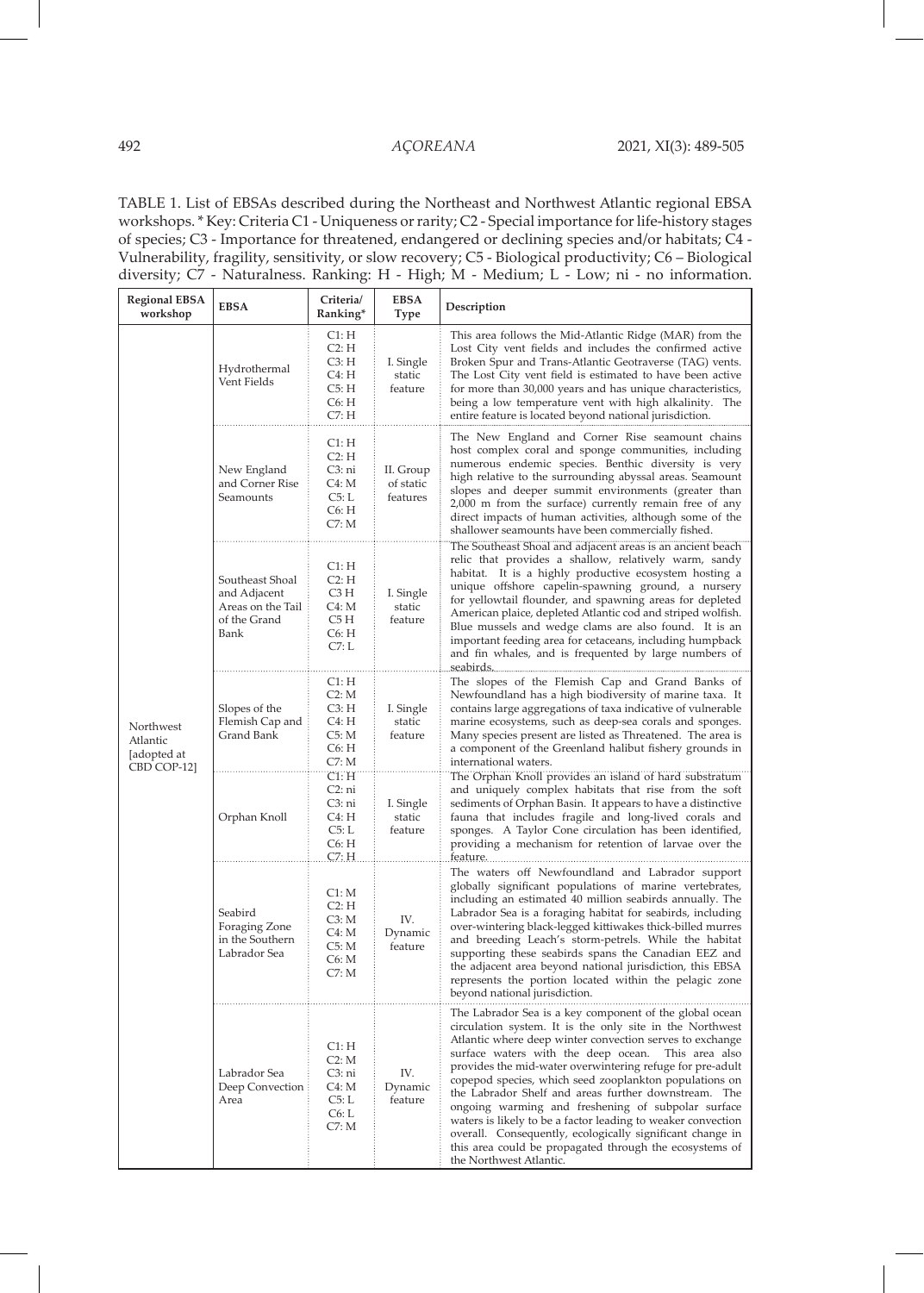| <b>Regional EBSA</b><br>workshop                                | <b>EBSA</b>                                   | Criteria/<br>Ranking*                                          | <b>EBSA</b><br>Type                | Description                                                                                                                                                                                                                                                                                                                                                                                                                                                                                                                                                                                                                                                                                                                            |
|-----------------------------------------------------------------|-----------------------------------------------|----------------------------------------------------------------|------------------------------------|----------------------------------------------------------------------------------------------------------------------------------------------------------------------------------------------------------------------------------------------------------------------------------------------------------------------------------------------------------------------------------------------------------------------------------------------------------------------------------------------------------------------------------------------------------------------------------------------------------------------------------------------------------------------------------------------------------------------------------------|
| Northeast<br>Atlantic<br>[pending<br>adoption at<br>CBD COP-15] | Danish<br>Skagarrek                           | C1: H<br>C2: H<br>C3: M<br>C4: L<br>C5: H<br>C6: M<br>C7: L    | I. Single<br>static<br>feature     | This area focuses on a highly productive upwelling zone<br>along the southern edge of the Norwegian Trench. It<br>contains high fish biomass and diversity, and the upwelling<br>zone also provides valuable feeding grounds for several<br>cetacean and bird species.                                                                                                                                                                                                                                                                                                                                                                                                                                                                 |
|                                                                 | Danish<br>Kattegat                            | Cl:H<br>C2: H<br>C3: H<br>C4: H<br>C5: M<br>C6: M<br>C7: M     | I. Single<br>static<br>feature     | The Danish Kattegat hosts shallow sandy flats, deeper<br>muddy channels and areas with boulder reefs and bubbling<br>reefs. The area has a diverse avifauna, with elements from<br>pelagic environments in the North Sea, as well as wintering<br>birds from breeding grounds in the Russian Federation<br>and Scandinavia. The area is a meeting site for two<br>subpopulations of harbour porpoise. Eelgrass meadows<br>exist here, as do seaweed forests. Horse-mussel beds are<br>found primarily in the southern part of Kattegat, where<br>they form biogenic reef structures.                                                                                                                                                   |
|                                                                 | Cantabrian Sea<br>(Southern Bay<br>of Biscay) | Cl:H<br>C2: H<br>C3: H<br>C4: H<br>C5: H<br>C6: H<br>C7: L     | I. Single<br>static<br>feature     | The Cantabrian Sea ecosystem includes the continental<br>shelf and slope and the deep abyssal basin located along<br>the northern border of the Iberian Peninsula. The area<br>contains important geomorphological elements, such as<br>large submarine canyons and seamounts. The hydrology<br>is complex due to the interaction between waters formed<br>in the Atlantic and waters of Mediterranean origin. This<br>area includes a variety of benthic habitats, some considered<br>hotspots of biodiversity, and which serve as spawning<br>grounds for several commercial species. The area also<br>contains habitats for endangered, threatened and declining<br>species and for migratory pelagic species, including cetaceans. |
|                                                                 | Western<br>Iberian<br>Canyons and<br>Banks    | Cl:H<br>C2: H<br>C3: H<br>C4: H<br>C5: H<br>C6: H<br>C7: L     | II. Group<br>of static<br>features | This area includes hotspots of marine life, and they<br>represent areas of enhanced productivity, especially when<br>compared with surrounding areas. The area has a high<br>diversity of benthic communities and spawning grounds<br>for several species, and it is an important area for cetaceans.<br>A total of 3,411 species are listed in the area, 11% of which<br>are protected under international or regional law. The area<br>contains several designated MPAs.                                                                                                                                                                                                                                                             |
|                                                                 | Gulf of Cádiz                                 | CI: H<br>C2: H<br>C3: H<br>C4: H<br>C5: H<br>C6: H<br>C7: L    | I. Single<br>static<br>feature     | The Gulf of Cádiz is a structurally complex area, containing<br>important geomorphological elements, such as large<br>submarine canyons, seamounts and mud volcanoes. The<br>hydrology is complex due to the interaction between<br>waters formed in the Atlantic and waters of Mediterranean<br>origin. The area includes a variety of benthic habitats, both<br>on soft and rocky bottoms, that are considered hotspots<br>of biodiversity and which serve as various habitats for<br>endangered, threatened and declining species. It is also<br>a seasonal migratory pathway for large migratory pelagic<br>species and is an important area for cetacean species.                                                                 |
|                                                                 | Madeira - Tore                                | Cl:H<br>C2: H<br>C3: H<br>C4: H<br>C5: H<br>C6: H<br>C7: M     | I. Single<br>static<br>feature     | This area includes 19 remarkable structures, 17 of which are<br>seamounts. Notable features include the Gorringe Bank and<br>the Josephine Seamount High Seas Marine Protected Area. A<br>total of 965 species are present in this area, 7% of which are<br>protected under international or regional law.                                                                                                                                                                                                                                                                                                                                                                                                                             |
|                                                                 | Desertas                                      | C1: H<br>C2: H<br>C3: H<br>C4: H<br>C5: ni<br>C6: ni<br>C7: ni | I. Single<br>static<br>feature     | The Desertas Islands hold some of the most important<br>seabird colonies in the Atlantic, with large populations<br>of Procellariiformes, including the only population of<br>vulnerable Desertas petrel. They also contain important<br>reproductive and resting habitats for the endangered monk<br>seal in the form of pupping caves and resting beaches.                                                                                                                                                                                                                                                                                                                                                                           |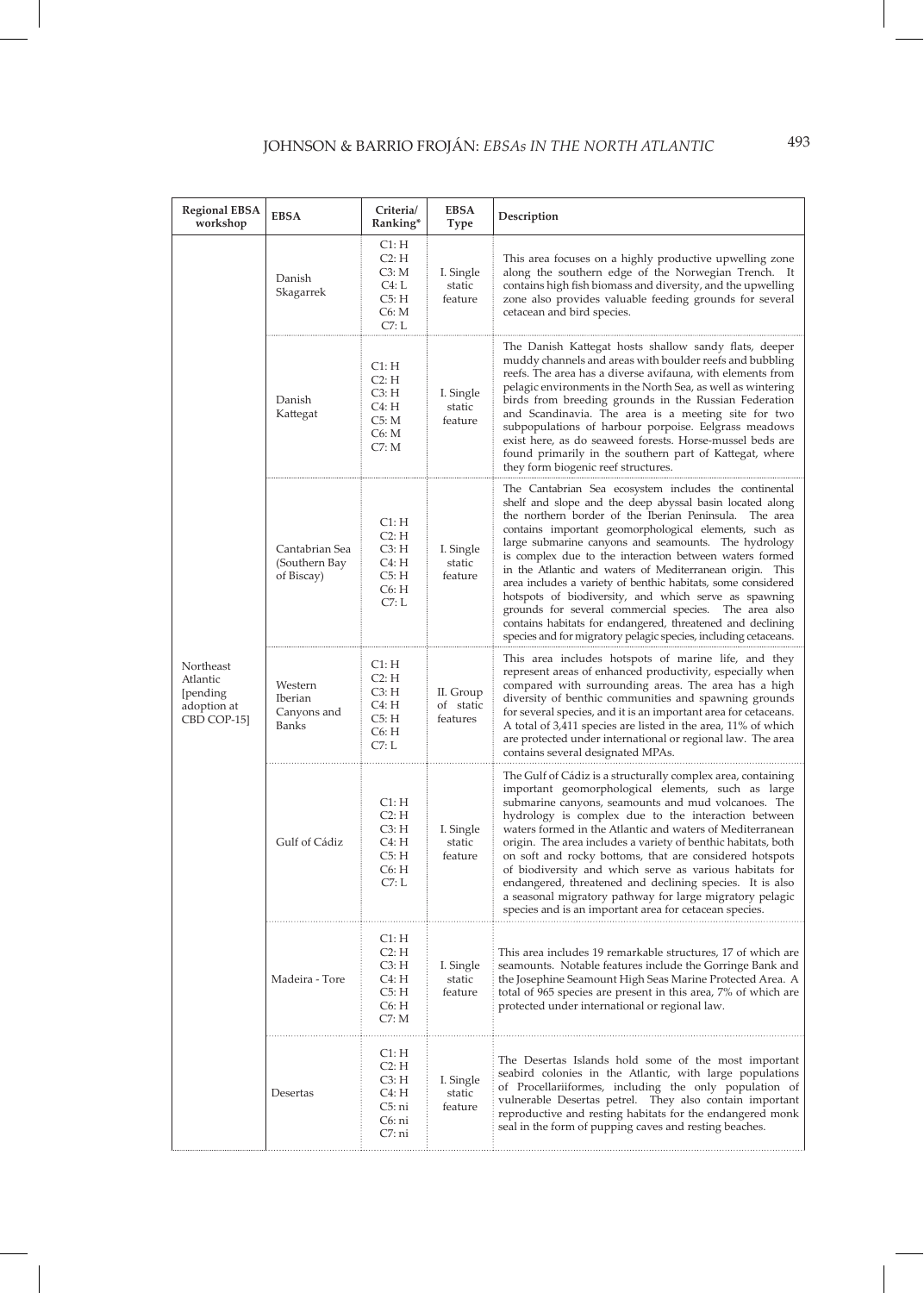$\overline{\phantom{a}}$ 

| <b>Regional EBSA</b><br>workshop | <b>EBSA</b>                                                 | Criteria/<br>Ranking*                                        | EBSA<br>Type                   | Description                                                                                                                                                                                                                                                                                                                                                                                                                                                                                                                                                                                                                                                     |
|----------------------------------|-------------------------------------------------------------|--------------------------------------------------------------|--------------------------------|-----------------------------------------------------------------------------------------------------------------------------------------------------------------------------------------------------------------------------------------------------------------------------------------------------------------------------------------------------------------------------------------------------------------------------------------------------------------------------------------------------------------------------------------------------------------------------------------------------------------------------------------------------------------|
|                                  | Oceanic Islands<br>and Seamounts<br>of the Canary<br>Region | Cl:H<br>C2: H<br>C3: H<br>C4: H<br>C5: H<br>C6: H<br>C7: M   | I. Single<br>static<br>feature | The area includes a set of islands and seamounts influenced<br>by magma-driven processes over tens of millions of years<br>over the Canary hotspot. This region, with its subtropical<br>oceanographic<br>conditions,<br>represents<br>the<br>southern<br>distribution limit for many pelagic and benthic species. It<br>includes a variety of benthic habitats, including some that<br>are considered hotspots of biodiversity. These habitats serve<br>as spawning grounds for several commercial species. The<br>area also includes habitats for endangered, threatened and<br>declining species and for migratory pelagic species, including<br>cetaceans.  |
|                                  | Tropic Seamount                                             | Cl:H<br>C2: ni<br>C3: H<br>C4: H<br>C5: M<br>C6: H<br>C7: H  | I. Single<br>static<br>feature | The Tropic Seamount is home to numerous vulnerable taxa,<br>including high-density octocoral gardens, xenophyophores,<br>crinoid fields and deep-sea sponge grounds. Predicted<br>habitat for glass sponge species, a biogeographically<br>restricted hexactinellid forming extensive near-monospecific<br>grounds, was found to favour the deep seamount flanks of<br>this area within a very narrow oceanographic regime.                                                                                                                                                                                                                                     |
|                                  | Atlantis-Meteor<br>Seamount<br>Complex                      | Cl:H<br>C2: H<br>C3: H<br>C4: H<br>C5: M<br>C6: H<br>C7: M   | I. Single<br>static<br>feature | The Atlantis-Meteor Seamount Complex comprises<br>seamounts. These seamounts are hotspots of marine life and<br>areas of enhanced productivity, especially when compared<br>with surrounding abyssal areas. This seamount complex has<br>a total area of 134,079 km <sup>2</sup> , with depths ranging from 265 m<br>(top of Atlantis seamount) to 4,800 m (base of Great Meteor<br>seamount). A total of 437 species are present in this area (with<br>16% of mega- and macrofauna and up to 91% of meiofauna<br>endemic to the seamount group), 3.9% of which are protected<br>under international or regional law.                                           |
|                                  | Ridge South of<br>the Azores                                | Cl:H<br>C2: H<br>C3: H<br>C4: H<br>C5: H<br>C6: H<br>C7: H   | I. Single<br>static<br>feature | The Ridge South of the Azores encompasses the axial valley<br>and ridge crests of the Mid-Atlantic Ridge, from the Menez<br>Gwen hydrothermal vent field area to the Haynes fracture<br>zone. The features in this area are both hotspots of marine<br>life and areas of enhanced productivity when compared with<br>surrounding bathyal and abyssal areas. The hydrothermal<br>temperatures range between $10^{\circ}$ C and $362^{\circ}$ C. The area also<br>includes other seafloor features at the ridge crest that host<br>sponge aggregations, cold-water corals and other charismatic<br>fauna.                                                         |
|                                  | Graciosa                                                    | Cl:H<br>C2: H<br>C3: H<br>C4: H<br>C5:ni<br>C6: ni<br>C7: ni | I. Single<br>static<br>feature | Graciosa is a key area for the only breeding population of<br>the vulnerable and endemic Monteiro's storm-petrel and is<br>also important for the breeding population of the Audubon's<br>shearwater, which is listed as a threatened and/or declining<br>species. Many other seabirds occur in these waters, such as<br>band-rumped storm-petrel, Cory's shearwater, common tern<br>and roseate tern. All these species have low recovery rates<br>and are highly sensitive to environmental degradation or<br>depletion by human activity.                                                                                                                    |
|                                  | North Azores<br>Plateau                                     | Cl:H<br>C2: H<br>C3: H<br>C4: H<br>C5: M<br>C6: H<br>C7: M   | I. Single<br>static<br>feature | This area is composed of several seamounts,<br>one<br>hydrothermal vent field, an undersea trough and a large<br>portion of the Mid-Atlantic Ridge north of the Azores<br>Plateau. The structures in this area are hotspots of marine<br>life and, in general, areas of enhanced productivity,<br>especially when compared with surrounding abyssal areas.<br>The Moytirra is the first known deep-sea hydrothermal<br>vent field on the slow-spreading Mid-Atlantic Ridge north<br>of the Azores, making this area highly unique. A total of<br>536 species have been observed in this area, 6% of which are<br>protected under international or regional law. |

 $\overline{\phantom{a}}$ 

 $\overline{\phantom{a}}$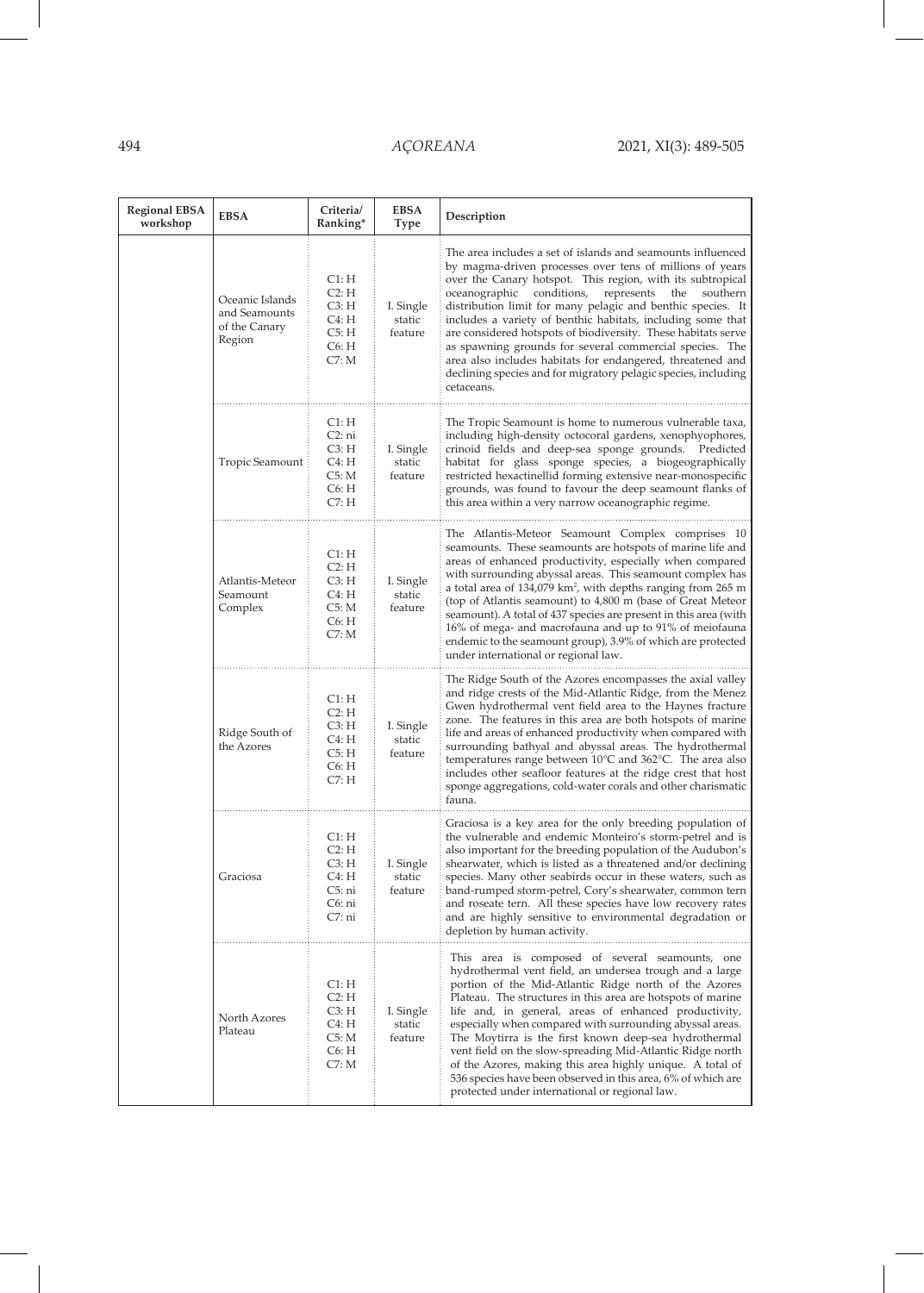| <b>Regional EBSA</b><br>workshop | <b>EBSA</b>                              | Criteria/<br>Ranking*                                        | <b>EBSA</b><br>Type            | Description                                                                                                                                                                                                                                                                                                                                                                                                                                                                                                                                                                                                                                                                                                                                                            |
|----------------------------------|------------------------------------------|--------------------------------------------------------------|--------------------------------|------------------------------------------------------------------------------------------------------------------------------------------------------------------------------------------------------------------------------------------------------------------------------------------------------------------------------------------------------------------------------------------------------------------------------------------------------------------------------------------------------------------------------------------------------------------------------------------------------------------------------------------------------------------------------------------------------------------------------------------------------------------------|
|                                  | Mid-North-<br>Atlantic Frontal<br>System | C1: ni<br>C2: H<br>C3: M<br>C4: H<br>C5: H<br>C6: H<br>C7: H | I. Single<br>static<br>feature | The Mid-North-Atlantic Frontal System is a remote area<br>of intense mesoscale activity with near-stationary eddies<br>and numerous thermal fronts aligned in zonal bands.<br>These fronts and eddies enhance primary productivity<br>and retain and concentrate secondary productivity both<br>vertically and horizontally. The combination of localised<br>high-intensity mixing in the eddies results in patchy, high<br>surface, productivity at fine scales. Tracking data collected<br>for seabirds, whales, sea-turtles, tunas and sharks (several<br>of which are globally threatened) confirm that this is an<br>area of high productivity, with a high intensity of foraging<br>activity, suggesting that productivity cascades to higher<br>trophic levels. |
|                                  | Charlie-Gibbs<br>Fracture Zone           | Cl:H<br>C2: ni<br>C3: H<br>C4: H<br>C5: ni<br>C6: H<br>C7: M | I. Single<br>static<br>feature | The Charlie-Gibbs Fracture Zone is an unusual left lateral<br>strike-slip double transform fault in the North Atlantic<br>Ocean. It opens the deepest connection between the<br>northwest and northeast Atlantic and is approximately<br>$2,000$ km in length, extending from about $25^{\circ}$ W to $45^{\circ}$ W.<br>It is the most prominent interruption of the Mid-Atlantic<br>Ridge between the Azores and Iceland. Two named<br>seamounts are associated with the transform faults: Minia<br>and Hecate. There is evidence of both deep-sea sponge<br>aggregations and cold-water corals in this area.                                                                                                                                                        |
|                                  | Southern<br>Reykjanes Ridge              | Cl:H<br>C2: M<br>C3: H<br>C4: H<br>C5: M<br>C6: H<br>C7: ni  | I. Single<br>static<br>feature | Reykjanes Ridge is part of the major topographic feature of<br>the Mid-Atlantic Ridge. This region is largely composed<br>of volcanic rock, which is the foundation of the area and<br>provides a hard-bottom substrate for the colonisation of<br>benthic communities, including vulnerable and habitat-<br>forming species. The area supports several endangered<br>and threatened shark and ray species. The Ridge itself and<br>its complex hydrographic setting contribute to enhanced<br>vertical mixing and turbulence, resulting in areas of<br>increased productivity above the Ridge.                                                                                                                                                                        |
|                                  | Hatton and<br>Rockall Banks<br>and Basin | C1: H<br>C2: M<br>C3: H<br>C4: H<br>C5: M<br>C6: H<br>C7: M  | I. Single<br>static<br>feature | The Hatton and Rockall Banks, as well as their associated<br>slopes and connecting basin, represent offshore pelagic<br>and bathyal habitats from the surface to 3,000 m deep that<br>collectively constitute a unique and prominent feature of the<br>Northeast Atlantic. The area has high habitat heterogeneity<br>and supports a wide range of benthic and pelagic species<br>and associated ecosystems. Its comparatively remote<br>oceanic location several hundred kilometres from the<br>continental shelf afford it a level of protection and isolation<br>from many human activities that are known to degrade the<br>natural marine environment.                                                                                                            |

I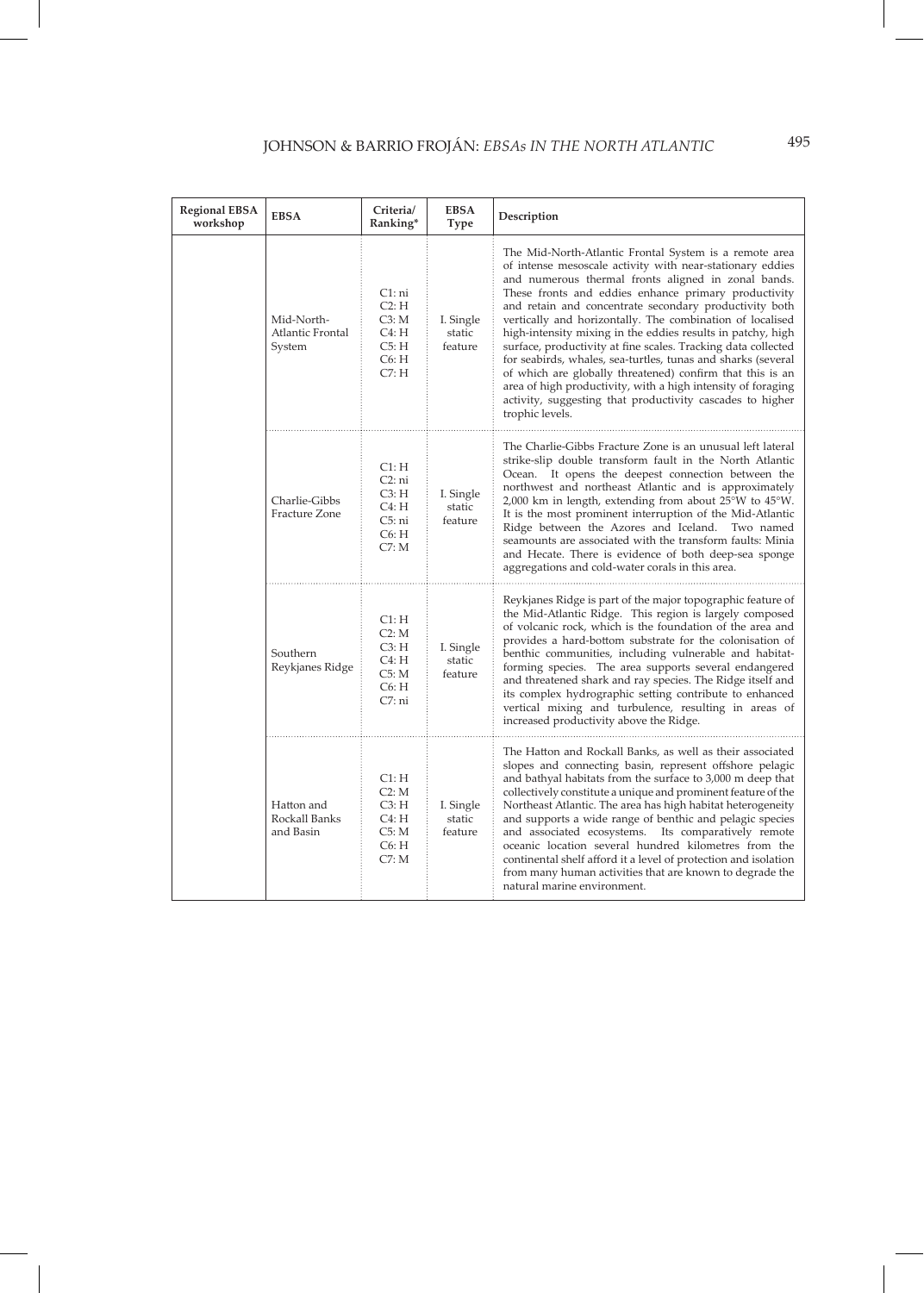against the EBSA criteria. Likewise, data on migratory corridors for large baleen whales proved to be inconclusive despite inferences from tagged animals and consideration of physical proxies, such as the distinctive chlorophyll-*a* concentration on the Western Greenland Shelf attesting to the high productivity of this area.

*Northeast Atlantic Regional EBSA Workshop*

With financial support from the Governments of Sweden, France, Germany and Denmark, the CBD Secretariat convened the Northeast Atlantic regional EBSA workshop in Stockholm, Sweden (23-27 September 2019), preceded by a training session on EBSAs for participants. Expert technical assistance was again provided by the MGEL team. In addition to an overview of the CBD EBSA process, a number of presentations included information containing scientific guidance on the application of the EBSA criteria, an overview of relevant scientific programmes on a regional scale, a regional overview of biogeographic information on open-ocean water and deep-sea habitats, and ending with a proposed geographic scope for the workshop (CBD, 2019a).

This regional EBSA workshop built on the outcomes of the first workshop convened by OSPAR and NEAFC in September 2011 and hosted by the Government of France (CBD, 2012a). Furthermore, it recognised the limitations of the 2011 workshop (CBD, 2012b), and experts were able to draw on new and updated information to address these. For example, the EU ATLAS Project<sup>5</sup> (2016-2020) provided detailed new knowledge on the Tropic Seamount located in the subtropical North Atlantic ABNJ (23°55' N, 20°45' W, 1,000-4,200 m depth), which hosts high-density octocoral gardens, *Solenosmilia variabilis* patch reefs, Xenophyophores, crinoid fields, and deep-sea sponge grounds. The ATLAS submission also highlighted a recent study offering the first biological insight to ground-truth the occurrence of potential Vulnerable Marine Ecosystems (as defined by FAO, 2009) on Tropic Seamount (15 cold-water coral species), alongside predictive models to increase the spatial coverage beyond direct observation surveys. Predicted habitat for the glass sponge *Poliopogon amadou*, a biogeographically restricted hexactinellid forming extensive nearmonospecific grounds, was found to favour the deep seamount flanks within a very narrow oceanographic regime.

A summary report from the Northeast Atlantic regional EBSA workshop (CBD, 2019a) containing 17 EBSA descriptions – one representing multiple static features<sup>2</sup> (Western Iberian Canyons and Banks), the rest all single static features<sup>1</sup>, including the Tropic Seamount (Table 1) - was submitted for review to the CBD Subsidiary Body for Science, Technical and Technological Advice (SBSTTA), and in November 2019 the SBSTTA recommended all 17 described EBSAs for adoption at CBD COP-15 (CBD, 2019b), where if accepted by Parties they will become 'identified'.

This regional EBSA workshop was the final 'piece of the jigsaw' for the global coverage of regional EBSA workshops, delivering a global total of 338 areas described as EBSAs, 17 of which, as explained, are pending identification by CBD COP.

# *Characteristics of the EBSA process in the North Atlantic*

North Atlantic EBSAs described thus far are predominantly located in ABNJ, together with features located in the Exclusive Economic Zones of Portugal

<sup>5</sup> URL: www.eu-atlas.org/index.html.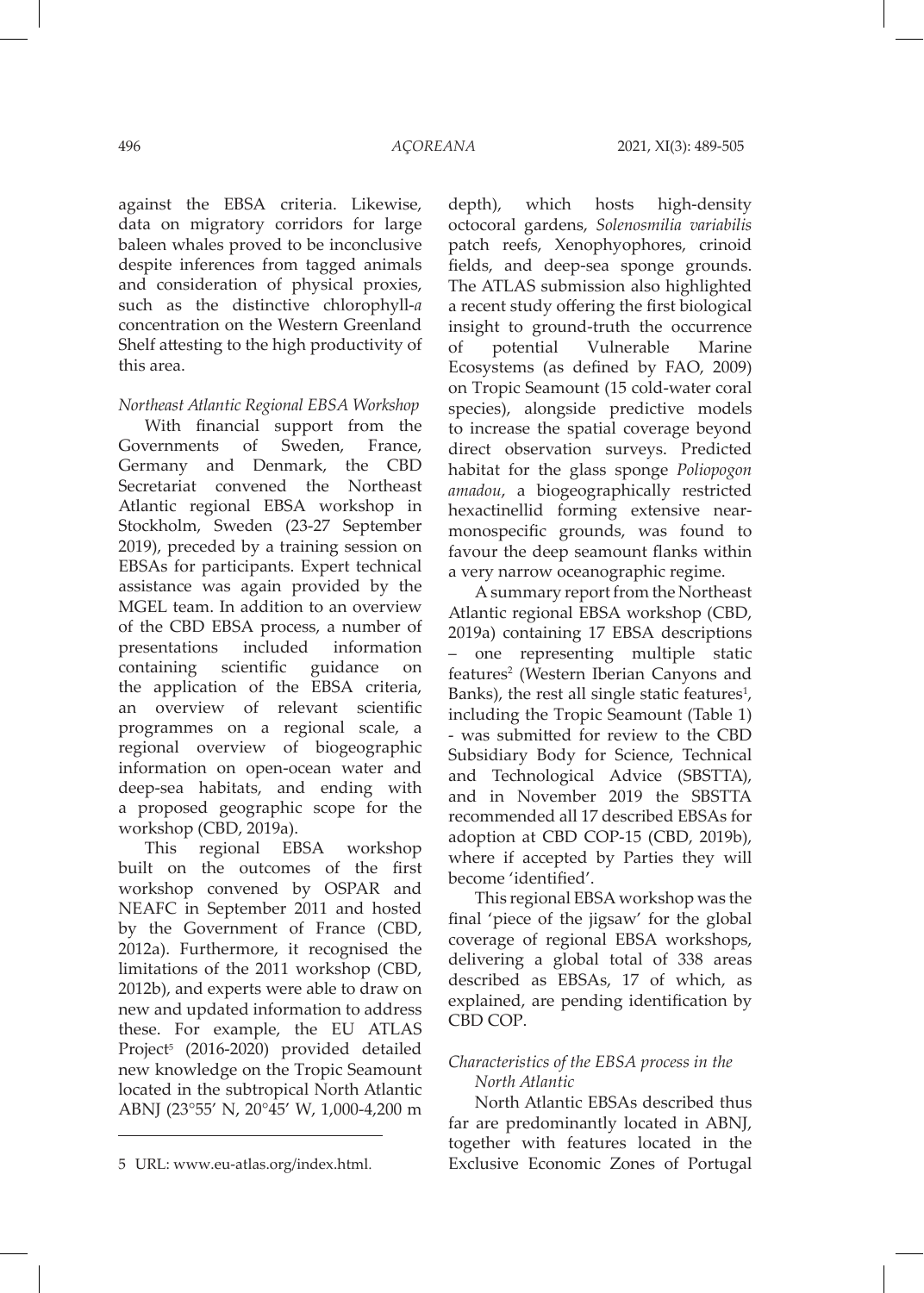and Spain. Some of these areas remain politically complicated in terms of jurisdiction and vested interests (*e.g.*, the Hatton-Rockall plateau; Johnson *et al.*, 2019). All coastal states around the North Atlantic have their own well-established national systems for designating marine protected areas (MPAs) in their national waters<sup>6</sup>. This is further consolidated in the Northeast Atlantic by the European Union's Natura 2000 network and the OSPAR Network of Marine Protected Areas (Johnson *et al.*, 2014). The EBSA process can therefore most effectively be applied to ABNJ, where as yet there is no overarching governance system - although OSPAR has successfully designated a set of High Seas MPAs (O'Leary *et al.*, 2012).

The EBSA process relies on compilation of scientific data. Baseline data layers are developed for each workshop, with approximately 75 data layers (biogeographic, biological and physical) made available. Biogeographic data are drawn from major biogeographic classification systems, such as the Global Open Oceans and Deep Seabed (GOODS; UNESCO, 2009), Marine Ecoregions of the World (MEOW; Spalding *et al.*, 2007) and Large Marine Ecosystems (LMEs; Sherman, 1991). Biological data layers include raw data and statistical indices compiled by the Ocean Biogeographic Information System (OBIS; Grassle, 2000). Physical data layers include bathymetric and physical substrate data, oceanographic features and remotely sensed data. Physical data tend to be more comprehensive than biological data, particularly for deeper waters. The North Atlantic as a marine region is relatively data-rich. Biological information is held by national databases and collective repositories (e.g., EMODnet<sup>7</sup>), supported by impartial scientific organisations, such as the International Council for the Exploration of the Sea (ICES<sup>8</sup>) and expert groups, such as the Global Ocean Biodiversity Initiative (GOBI<sup>9</sup>; Johnson *et al.*, 2018b). North Atlantic EBSA workshops have therefore been able to incorporate information from deepsea scientific projects/expeditions (a legacy of the Census of Marine Life<sup>10</sup>), draw upon well-networked scientific organisations and individuals, and benefit from the resources of exclusively developed nations. Even so, in common with many other regions, there is a need to consider habitat suitability modelling and possible proxies. A universal gap in data is in the mesopelagic zone (200- 1,000 m depth), as well as a scarcity of physical and biological data from abyssal and hadal depths (*i.e.*, >4,000 m depth; Crist & O'Dor, 2013). Specific gaps have also been noted that might benefit from further consideration, such as the critical Leatherback turtle foraging area off Nova Scotia and the paucity of coverage for elasmobranchs (Johnson *et al.*, 2018a).

The North Atlantic regional EBSA workshops exemplify the good working relationship between the CBD and respective Regional Fishery Management Organizations (RFMOs). Since 2006, the Northwest Atlantic Fisheries Organization (NAFO) has put in place closures to bottom fishing to protect seamounts and significant concentrations of sponges and corals in the NAFO Regulatory Area (Koen-Alonso *et al.*, 2019). NAFO's Working Group on Ecosystems and Scientific Advice has

<sup>6</sup> The majority of States represented at the Northeast Atlantic regional EBSA workshop contributed summaries of national efforts, which are included in the workshop report (CBD, 2019a).

<sup>7</sup> URL: https://emodnet.eu.

<sup>8</sup> URL: https://www.ices.dk.

<sup>9</sup> URL: https://www.gobi.org.

<sup>10</sup> URL: http://www.coml.org.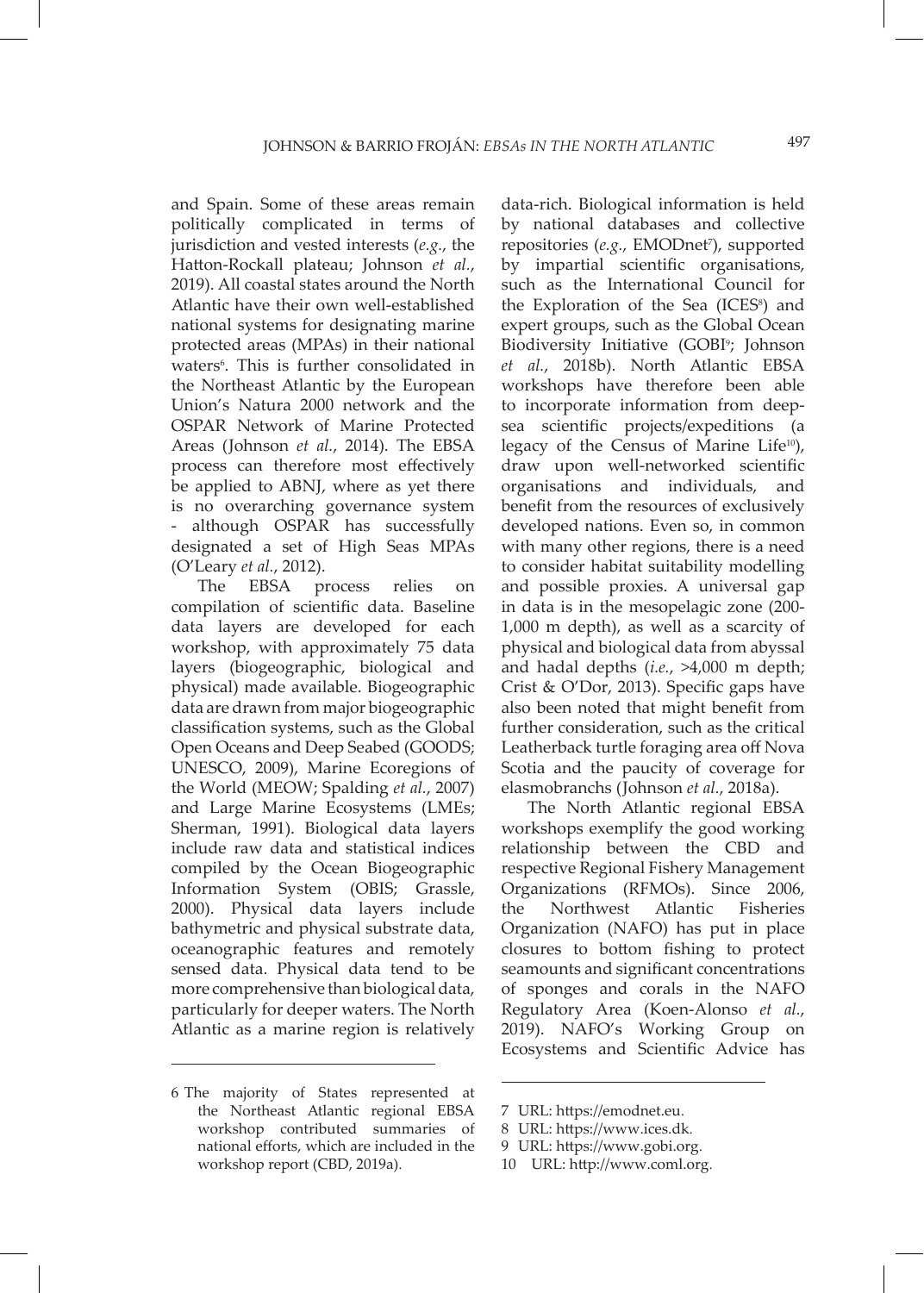reviewed over 500 benthic taxa, as well as fish, marine mammals and sea turtles. This information contributed to the description of the Slopes of Flemish Cap and Grand Banks EBSA, which includes most of the aggregations of indicator taxa for Vulnerable Marine Ecosystems identified in the NAFO Regulatory Area, as well as a component of the Greenland halibut fishery grounds in international waters. The Southeast Shoal and Adjacent Areas on the Tail of the Grand Banks EBSA incorporates a nursery ground for yellowtail flounder, as well as spawning areas for several threatened fish species. In the Northeast Atlantic, NEAFC together with its Regional Seas counterpart, the OSPAR Commission, initiated the 2011 regional EBSA workshop on behalf of Contracting Parties. Fisheries data were provided by ICES, including access to stock assessments, although individual catch statistics were not explored. Fisheries input was also made on behalf of the IUCN Fisheries Expert Group. Nevertheless, in both Northeast Atlantic regional EBSA workshops, the 'Banana Hole' area in ABNJ is specifically identified as a gap. Even though this area is known to support significant biomass production at all trophic levels, including large schools of feeding pelagic fish (*e.g.*, spring-spawning herring, mackerel and whiting), it was deemed by the workshop participants to lack specific biological or ecological information.

#### DISCUSSION

### *Is EBSA coverage comprehensive?*

Each regional EBSA workshop has acknowledged gaps. In some cases, these are data gaps that can be addressed by new scientific information. In their review of the EBSA process, Johnson *et al.* (2018a) concluded that best available, regularly updated information is needed to maximise EBSA utility. The Northwest

Atlantic regional EBSA workshop acknowledged the seasonality of many data (resulting from recurrent, tightly focussed and relatively short surveys conducted at the same time of year, such as fish stock assessments) and a lack of consistent region-wide biological surveys. Information on benthic biota for deeper seamounts was also very limited. Dunn *et al.* (2019) highlighted the inclusion of migratory connectivity in the design of conservation and management measures as critical to ensure such measures are appropriate for the level of risk associated with various degrees of connectivity. Both North Atlantic regional EBSA workshops recognised data gaps with regard to migration corridors for marine mammals. Multiple studies, particularly of tagged animals, are needed to evidence these corridors. The Northeast Atlantic regional EBSA workshop report confirmed that in common with many other marine regions, benthic and pelagic interconnectivity, as well as interconnections between the High Seas and surrounding shelf ecology, are not completely understood.

Although the EBSA description process is envisaged as open-ended (paragraphs 9 and 12 of CBD COP Decision XI/17; CBD, 2012c), currently the procedure for adding new EBSAs, or strengthening and modifying EBSA descriptions when new information becomes available, is unclear. A CBD Expert Workshop held in Brussels in February 2020 sought to address this (CBD, 2021a). At CBD COP-15, Parties will be requested to consider a Recommendation clarifying how EBSA information is curated, reasons for modification of EBSA descriptions, who can propose modification, and the rationale for modification or describing new areas in different jurisdictions. Clarification will enable scientific research projects, such as those in the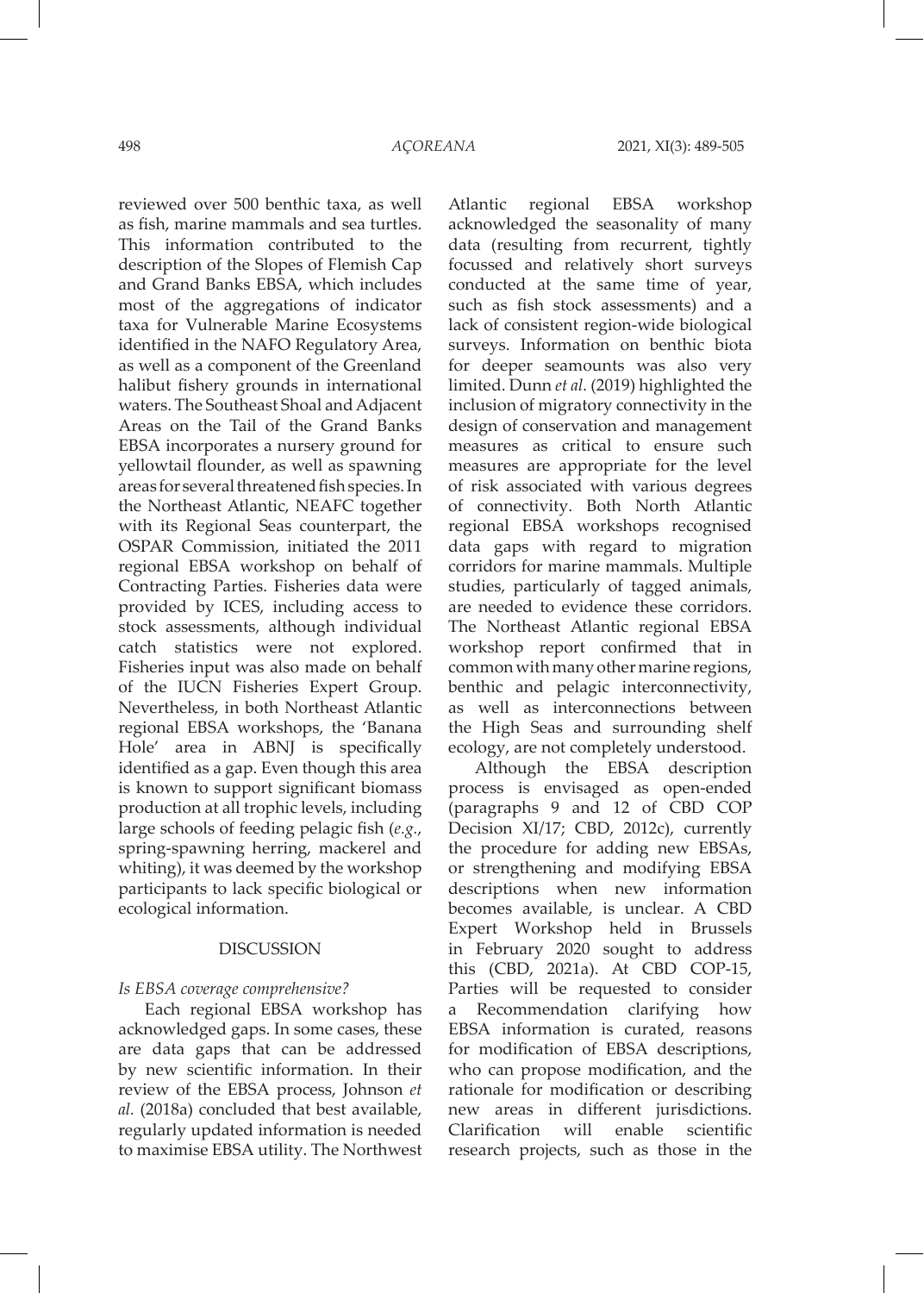North Atlantic basin that are generating relevant new information (*e.g.*, Morato *et al.*, 2020), as well as the forthcoming UN Decade of Ocean Science for Sustainable Development and UN Decade of Ecosystem Restoration, to supply new EBSA-relevant data to the process.

Efforts by conservationists to ramp up representative coverage of areabased management tools (ABMTs) and to inform choices about areas to protect are evolving under the systematic conservation planning discipline (Margules & Pressey, 2000; McIntosh *et al.*, 2017). For example, Visalli *et al.* (2020) used a data-driven algorithm-guided process to identify potential ABMTs in ABNJ as a complement to identified EBSAs. Ambitious targets associated with the CBD's post-2020 Global Biodiversity Framework will provide added incentive to find suitable representative areas. In ABNJ, systematic conservation planning can provide an important contribution to future marine spatial planning (Wright *et al.*, 2019). These ideas have already been taken forward in the North Atlantic by Combes *et al.* (2021), who focus on the identification of conservation priority networks for Vulnerable Marine Ecosystems based on a multi-objective prioritisation, enabling detailed consideration of elements such as biologically-informed connectivity.

The CBD and regional EBSA workshop participants recognise that indigenous people and local communities have a significant amount of endemic traditional knowledge relevant to the description of EBSAs (Article 8(j) of the Convention on Biological Diversity and Aichi Biodiversity Target 18). However, even though a member of the Saami Council participated in the Northeast Atlantic regional EBSA workshop, neither regional EBSA workshop in the North Atlantic harnessed indigenous and local knowledge (such as fishing

grounds, spawning areas, customary use of areas, cultural heritage sites, subsistence use areas and sacred sites) in a meaningful way.

### *Has the EBSA process been effective?*

EBSAs do not confer any management obligations, but they do highlight areas where additional management measures may be appropriate. This includes an input to prioritising precautionary efforts and encouraging the use of ABMTs, such as activity-specific management zones (*e.g.*, areas to be avoided, closed areas, fishing gear restricted zones and particularly sensitive or low-emission areas). For ABNJ this will be important once the International Legally Binding Instrument, an Agreement under the United Nations Convention on the Law of the Sea on the conservation and sustainable use of marine biological diversity of ABNJ, has been negotiated. The revised draft text for this Agreement currently highlights the importance of international cooperation to avoid undermining existing ABMTs (including MPAs and other effective area-based conservation measures<sup>11</sup>). States need to determine the process for designing, putting in place and managing ABMTs. To this end, the EBSA process can provide a scientific basis for rapid implementation. In some circumstances, such as the Charlie-Gibbs Fracture Zone (Johnson, 2016), MPA designation and EBSA descriptions already coincide. The extent of overlap of EBSAs with

<sup>11</sup> Other effective area-based conservation measures are defined as "a geographically defined area other than a Protected Area, which is governed and managed in ways that achieve positive and sustained longterm outcomes for the *in-situ* conservation of biodiversity, with associated ecosystem functions and services and, where applicable, cultural, spiritual, socioeconomic, and other locally relevant values." (IUCN-WCPA, 2019).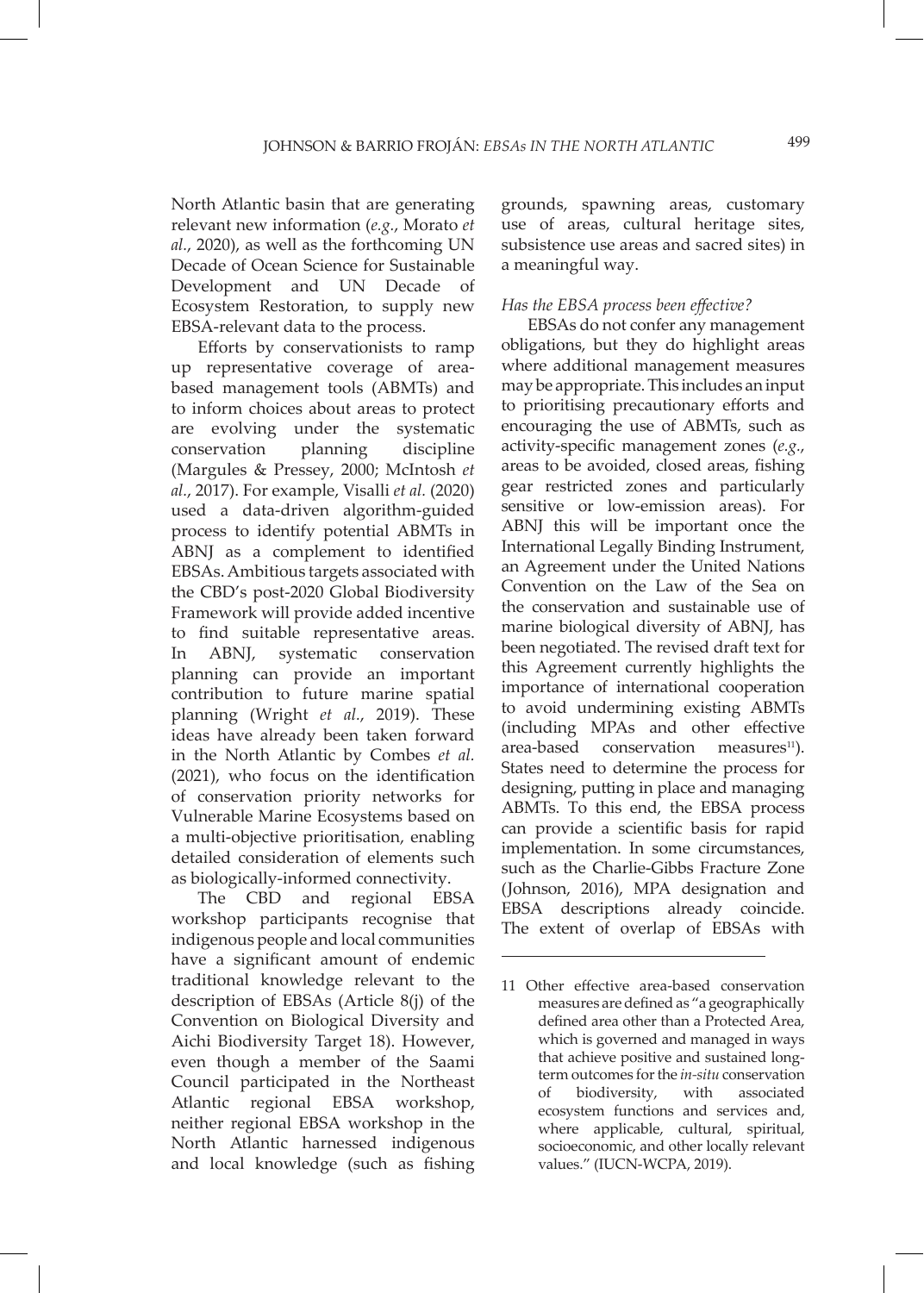other ABMTs, including those with management obligations, together with judgements on representativity for biogeographic coverage, is perhaps a useful starting point when considering whether coverage is comprehensive, but proposals should be taken on a case by case basis.

Ultimately, the effectiveness of conservation measures has to be judged against environmental baselines on the basis of periodic review. The OSPAR Commission's Quality Status Reports (2000, 2010) and Intermediate Assessment (2017), seek to inform such judgements. For the majority of national waters in the Northeast Atlantic, this is also the objective of the EU Marine Strategy Framework Directive and its Good Environmental Status (GES) goal. Thresholds for achieving GES in deeper waters have also been explored by Kazanidis *et al.* (2020). EBSAs may help focus actions to ensure GES.

### *Is there more to do?*

The North East Atlantic regional EBSA workshop noted that many threatened and/or declining species and habitats in the region exhibit traits with little adaptation potential to threats associated with climate change (Johnson *et al.*, 2018c). Climate change impacts and implications could eclipse the current EBSA criteria, and there have been calls to consider 'climate resilience and refugia' as an additional EBSA criterion (Johnson & Kenchington, 2019).

A strength of the EBSA process has been the synthesis of information at an ecosystem level that can be used by a diverse set of decision-makers. However, using regional EBSA workshop results requires education of stakeholders so that due regard of EBSA qualities can be taken appropriately by States and competent international organisations. An example of where this could be

more transparent is in the context of the International Seabed Authority (ISA) and the Lost City hydrothermal vent field (Johnson, 2019). The Northwest Atlantic regional EBSA workshop described a linear EBSA capturing hydrothermal vent fields along the Mid-Atlantic Ridge. This EBSA includes the Lost City vent field and the confirmed active Broken Spur and Trans-Atlantic Geotransverse (TAG) vents. The ISA subsequently (February 2018) entered into a 15-year contract for exploration for polymetallic sulphides with the Government of Poland, its area coincident with the Hydrothermal Vent Fields EBSA. Each ISA contractor is required to submit an annual report on its programme of activities and the ISA is developing a Regional Environmental Management Plan for the Mid-Atlantic Ridge, but it is difficult to ascertain yet whether or not the EBSA has informed management considerations.

### **CONCLUSIONS**

The EBSA process is widely regarded as an important and successful CBD initiative facilitating significant buyin from Parties (CBD, 2021b). This detailed review of the North Atlantic EBSAs has shown unexpected benefits, inherent shortfalls and the potential for complementarity amongst similar ABMT implementation processes.

# *Unexpected benefits*

The EBSA process facilitates scientific collaboration and informationsharing at national, sub-regional and regional levels. In doing so it provides an opportunity to access and integrate new data. For example, the Northwest Atlantic regional EBSA workshop was the first to use seabird tracking data alone to recognise and describe an important area for seabird foraging. Seabirds are long-lived and slow to reproduce, and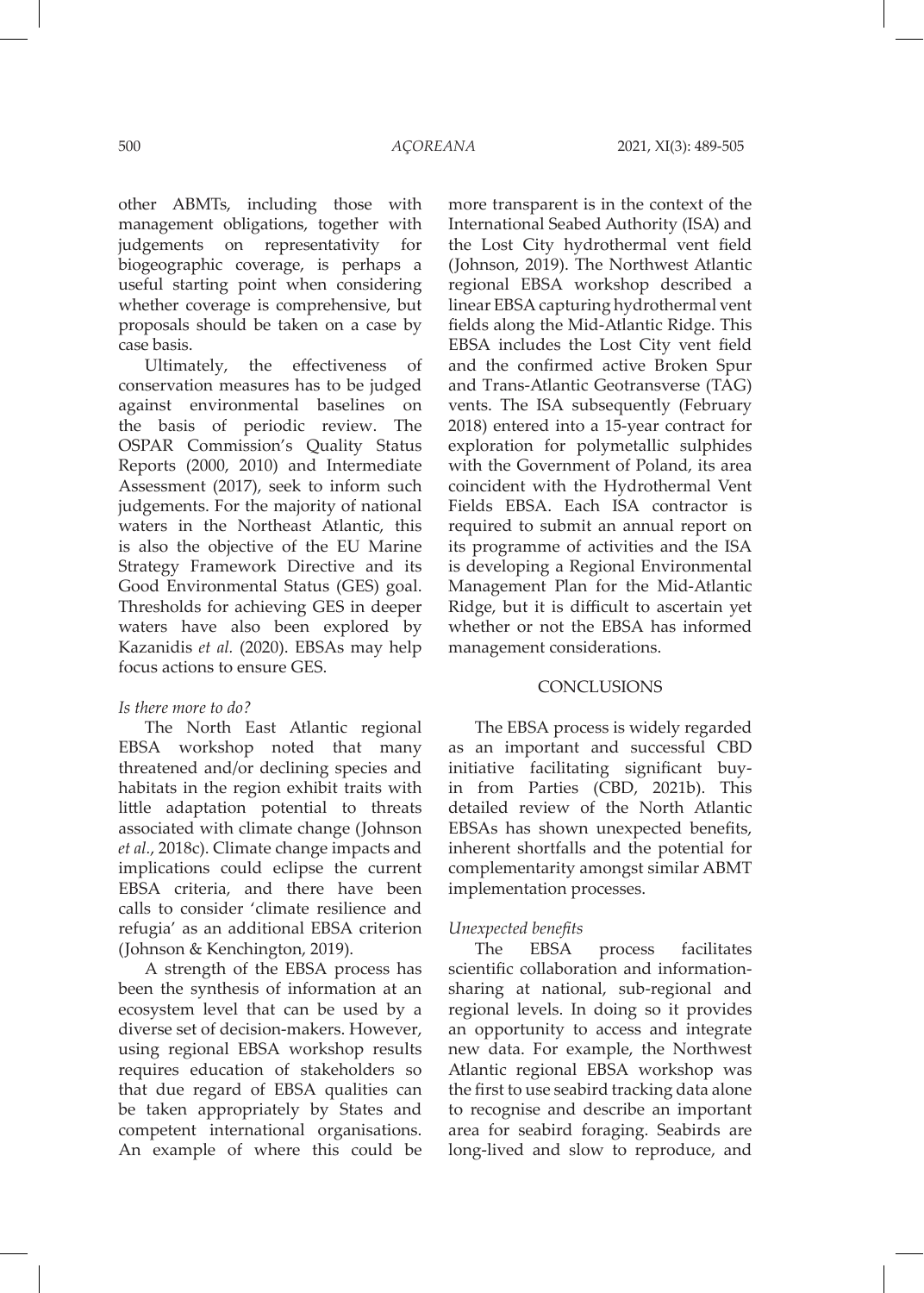they are particularly vulnerable to bycatch by fisheries. Marine Important Bird and Biodiversity Areas (IBAs) have been described using standardised procedures initially based on information from the Tracking Ocean Wanderers, the IUCN Red List, and Seabird Foraging Range databases. How compatible this information is with the EBSA process, including a need for appropriate contextual and meta-information, was a major point of discussion at the Northwest Atlantic regional EBSA workshop. The upshot was successful identification of the Seabird Foraging Zone in the South Labrador Sea EBSA that includes a core pelagic foraging and wintering area for three seabird species from 20 breeding colonies located on both sides of the ocean. Information provided by BirdLife International to the Northwest Atlantic regional EBSA workshop was taken up again at the Northeast Atlantic regional EBSA workshop. Tracking data of North Atlantic breeding seabird populations and of southern hemisphere migrant species defined a persistent usage hotspot that coincided with the subpolar frontal zone. Enhanced primary production present in this zone is linked to the role of fronts and eddies promoting high surface productivity. This phenomenon underpinned the description of the North-Atlantic Current and Mid-Atlantic Sub-Polar Frontal System EBSA, with its high intensity of foraging activity evidenced by tracking data collected not only for seabirds but also whales, sea turtles, tunas and sharks. BirdLife International have used this information to promote a candidate High Seas MPA, to be part of the OSPAR MPA Network in the Northeast Atlantic (Davies *et al.*, 2021).

# *Inherent shortfalls*

Despite efforts to ensure consistency, such as using the same technical teams for all regional EBSA workshops, decisionmaking during the EBSA description process across successive workshops is an iterative exercise. Each region has its own nuance - partly driven by expert and data availability - and challenges are addressed according to precedent, wherever possible, or pragmatically opting for the least-objectionable solution for all participants. Also, the priorities of individual States and their other vested interests vary between regions. Participating experts are invited based on nominations by CBD National Focal Points. Inevitably, this means that some important elements may be missed, as not all States nominate a representative with the appropriate expertise. Moreover, some invited experts are unable to attend (or opt not to attend) regional EBSA workshops, depriving the workshop of their expertise and rendering their respective national waters off limits to the EBSA process. As a result, ecosystem attributes or features that straddle jurisdictional boundaries of absent States cannot be described as a whole.

Another important issue is the geographic scope of each regional EBSA workshop. The boundary for each workshop is considered and agreed collectively by workshop participants after an assessment of available evidence, whilst also taking into consideration the extent of adjacent regional EBSA workshops and limitations of expertise or jurisdiction. Limited geographical overlap with adjacent regional EBSA workshops can be justified if new information is available in the area of overlap, the absence of which during the earlier workshop prevented the description of known attributes (*e.g.*, the Tropic Seamount EBSA, not described by the Southeast Atlantic regional EBSA workshop, yet described by the Northeast Atlantic regional EBSA workshop, the scope of which was extended southwards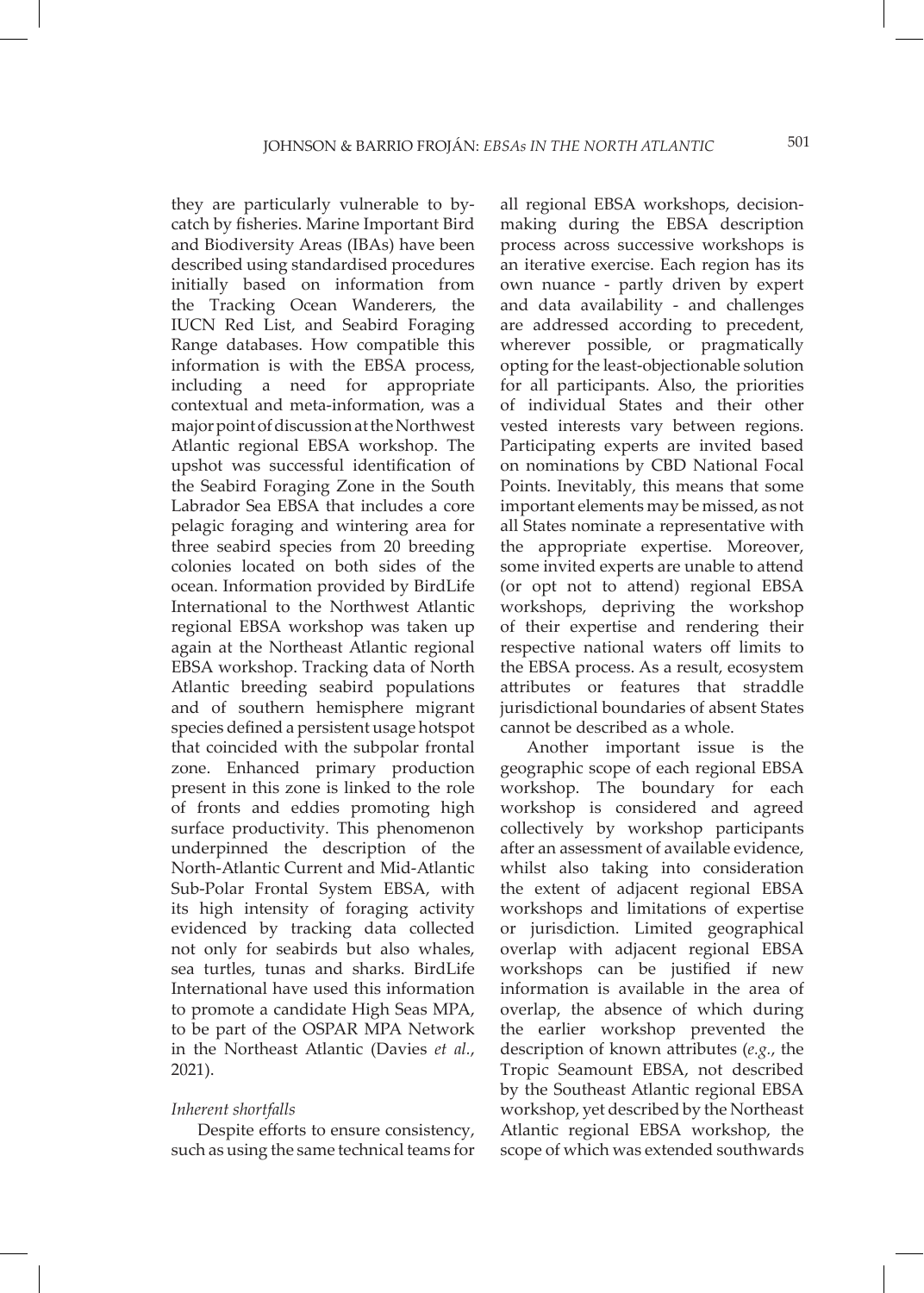explicitly for the purpose, given the newly available evidence (Ramiro-Sánchez *et al.*, 2019)). However, the overlapping of regional EBSA workshop extents is not without consequence, as the absence of representation from stakeholders or States whose interests are within or adjacent to the area of overlap may have cause to object.

For the North Atlantic, primarily focusing on ABNJ, ecological connections between ABNJ and national waters do not feature prominently. Again, this can be explained by the legitimate desire of invited experts to exclude their State's national waters from consideration by the EBSA process. This can lead to the recognition in principle of important ecological attributes and features that straddle (thus, connect) national and international waters, but which can only be described as truncated features in ABNJ (compromising their integrity as EBSAs), or cannot described at all for political, rather than scientific reasons.

# *Potential for complementary approaches at a global scale*

As already noted, marine IBAs have been instrumental in the provision of evidence (seabird tracking data) to support EBSA descriptions, exemplifying the complementarity and potential for integration of different processes with the EBSA process. Based on this example, experts in marine mammal ecology have devised equivalent Important Marine Mammal Areas (IMMAs; Corrigan *et al.*, 2014). The intention of the IMMA process is to collate available information on marine mammal populations and their spatial ecology to delineate areas that are important to them. To date, the IMMA process has also adopted a regional approach to its implementation, with most progress being made in the southern hemisphere (Notarbartolo di Sciara & Hoyt, 2020; Marine Mammal Protected Area Task Force IMMA E-Atlas<sup>12</sup>). Despite this early geographical bias, marine mammal data not yet incorporated into IMMAs in the northern hemisphere were included in the description of several EBSAs in the Northeast Atlantic (*e.g.*, Gulf of Cadiz EBSA and Madeira-Tore EBSA; CBD, 2019a). Other similar taxonspecific data collation initiatives are also in development, such as Important Sea Turtle Areas and Important Shark and Ray Areas, by their respective expert communities.

To provide balance and smooth out inherent limitations of a hitherto regional approach, a complementary thematic approach to describing EBSAs, focusing on specific EBSA criteria or on specific features, such as seamounts or vent fields, could be introduced, particularly for ABNJ. The details behind such an evolution of approach have yet to be worked out and negotiated, and will require consent from the CBD COP before they can progress to implementation.

# ACKNOWLEDGEMENTS

This work is a contribution to the GPS Azores – Geographical and Political Scenarios and Maritime Spatial Planning for the Azores and North Atlantic, (Ref. ACORES-01-0145-FEDER-00002 GPS Azores) financed by Azores2020 Operational Programme (85% by FEDER and 15% by Regional Funds). The Global Ocean Biodiversity Initiative (GOBI) is supported by the International Climate Initiative (IKI). The German Federal Ministry for the Environment, Nature Conservation and Nuclear Safety (BMU) supports this initiative on the basis of a decision adopted by the German Bundestag.

<sup>12</sup> URL: https://www.marinemammalhabitat. org/imma-eatlas/.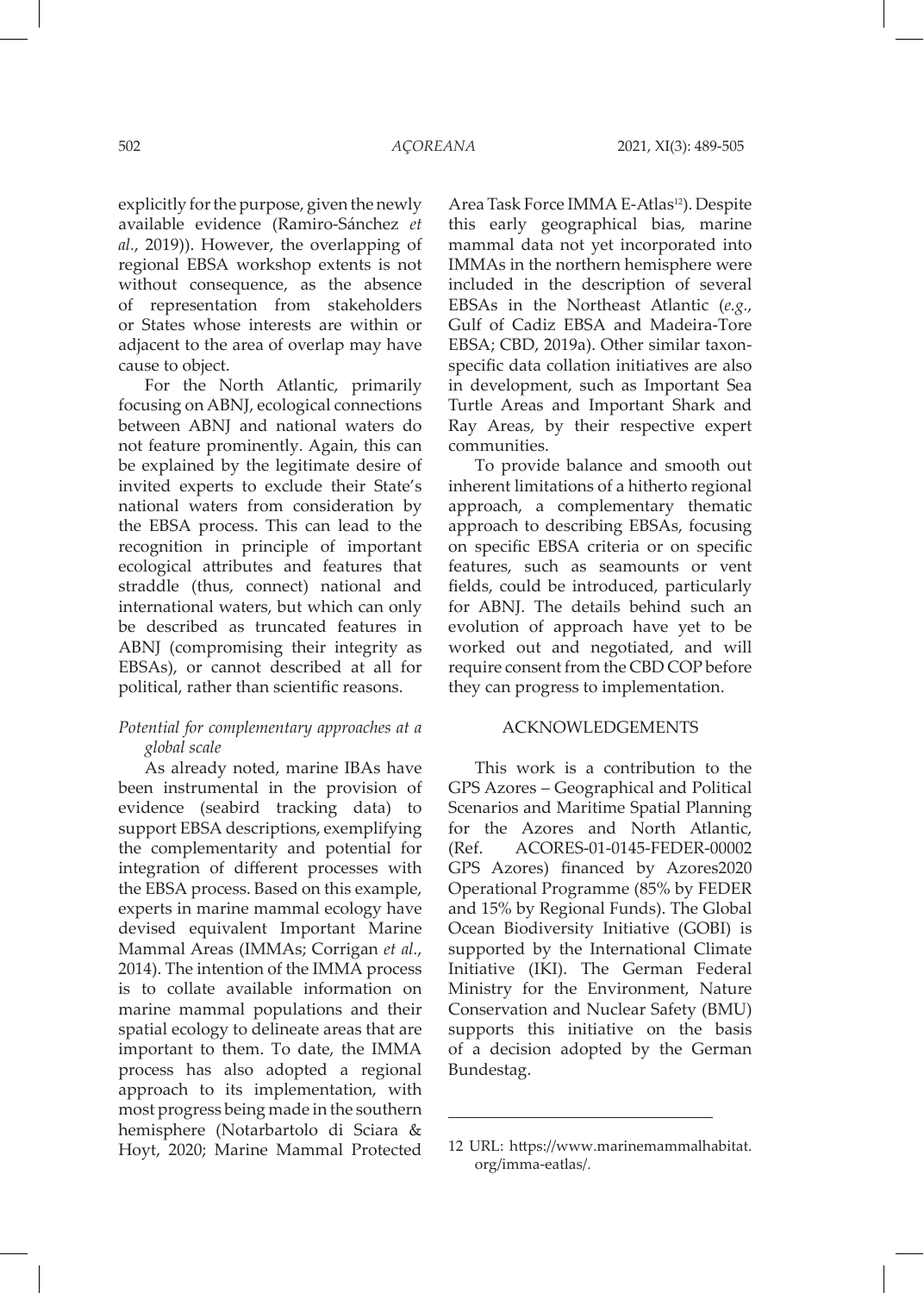### LITERATURE CITED

- CBD, 2007. *Report of the expert workshop on ecological criteria and biogeographic classification systems for marine areas in need of protection, Azores, Portugal, 2-4 October*  2007, 24 pp. Convention on Biological Diversity Document UNEP/CBD/EWS. MPA/1/2.
- CBD, 2008. *Decision adopted by the Conference of the Parties to the Convention on Biological Diversity at its ninth meeting, Bonn, 19–30 May 2008*, 12 pp. Convention on Biological Diversity Document UNEP/CBD/COP/ DEC/IX/20.
- CBD, 2012a. *Report of joint OSPAR/NEAFC/ CBD scientific workshop on EBSAs, Montreal, 30 April-5 May 2012*, 164 pp. Convention on Biological Diversity Document UNEP/ CBD/SBSTTA/16/INF/5.
- CBD, 2012b. *Review of the report of the joint OSPAR/NEAFC/CBD scientific workshop on EBSAs in the Northeast Atlantic, Montreal, 30 April-5 May 2012*, 6 pp. Convention on Biological Diversity Document UNEP/ CBD/SBSTTA/16/INF/5/Add.1.
- CBD, 2012c. *Decision adopted by the Conference of the Parties to the Convention on Biological Diversity at its eleventh meeting, Hyderabad, India, 8-19 October 2012*, 32 pp. Convention on Biological Diversity Document UNEP/ CBD/COP/DEC/XI/17.
- CBD, 2014. *Report of the North-West Atlantic regional workshop to facilitate the description of Ecologically or Biologically Significant marine Areas, Montreal, 24-28 March 2014*, 122 pp. Convention on Biological Diversity Document UNEP/CBD/EBSA/ WS/2014/2/4.
- CBD, 2019a. *Report of the regional workshop to facilitate the description of Ecologically or Biologically Significant marine areas in the North- East Atlantic Ocean, Stockholm, 22- 27 September 2019*, 351 pp. Convention on Biological Diversity Document CBD/ EBSA/WS/2019/1/4.
- CBD, 2019b. *Recommendation adopted by the Subsidiary Body on Scientific, Technical and Technological Advice at its twenty-third meeting, Montreal, Canada, 25-29 November 2019*, 164 pp. Convention on Biological Diversity Document CBD/SBSTTA/ REC/23/4.
- CBD, 2021a. *Report of the expert workshop to*

*identify options for modifying the description of Ecologically or Biologically Significant marine Areas and describing new areas, Brussels, 3-5 February 2020*, 23 pp. Convention on Biological Diversity Document CBD/ EBSA/WS/2020/1/2.

- CBD, 2021b. *Special places in the ocean: a decade of identifying Ecologically or Biologically Significant marine Areas*, 68 pp. Convention on Biological Diversity Document.
- Combes, M., S. Vaz, A. Grehan, T. Morato, S. Arnaud-Haond, C. Dominquez-Carrio, A. Fox, J.M. Gonzaley-Irusta, D. Johnson, O. Callery, A. Davies, L. Fauconnet, A. Grehan, E. Kenchington, C. Orejas, G. TARANTO & L. MENOT, 2021. Systematic conservation planning at an ocean basin scale: identifying a viable network of deep-sea protected areas in the North Atlantic and the Mediterranean. *Frontiers in Marine Science*, https://doi.org/10.3389/ fmars.2021.611358.
- Corrigan, C.M., J.A. Ardron, M.T. Comeros-Raynal, E. Hoyt, G. Notarbartolo Di Sciara & K.E. Carpenter, 2014. Developing important marine mammal area criteria: learning from ecologically or biologically significant areas and key biodiversity areas. *Aquatic Conservation: Marine and Freshwater Ecosystems*, 24: 166- 183.
- Crist, D.T., & R. O'dor, 2013. Census of Marine Life. *In*: Levin, S.A. (ed.), *Encyclopedia of Biodiversity,* Second Edition, pp. 1-22. Academic Press.
- Davies, T., A. Carneiro, B. Campos, C. Hazin, D. Dunn, K. Gjerde, D. Johnson & M. Dias, 2021. Tracking data and the conservation of the high seas: opportunities and challenges. Journal of Applied Ecology 58(12): 2703-2710. https:// doi.org/10.1111/1365-2664.14032.
- Dunn, D.C., A.-L. Harrison, C. Curtice, S. Deland, B. Donnelly, E. Fujioka, E. HEYWOOD, C.Y. KOT, S. POULIN, M. Whitten, S. Åkesson, A. Alberini, W. Appeltans, J.M. Arcos, H. Bailey, L.T. Ballance, B. Block, H. Blondin, A.M. Boustany, J. Brenner, P. Catry, D. Cejudo, J. Cleary, P. Corkeron, D.P. Costa, M. Coyne, G. Ortuño Crespo, T.E. Davies, M.P. Dias, F. Douvere, F. Ferretti, A. Formia, D. Freestone, A.S. Friedlaender, H. Frisch-Nwakanma, C. Barrio Froján,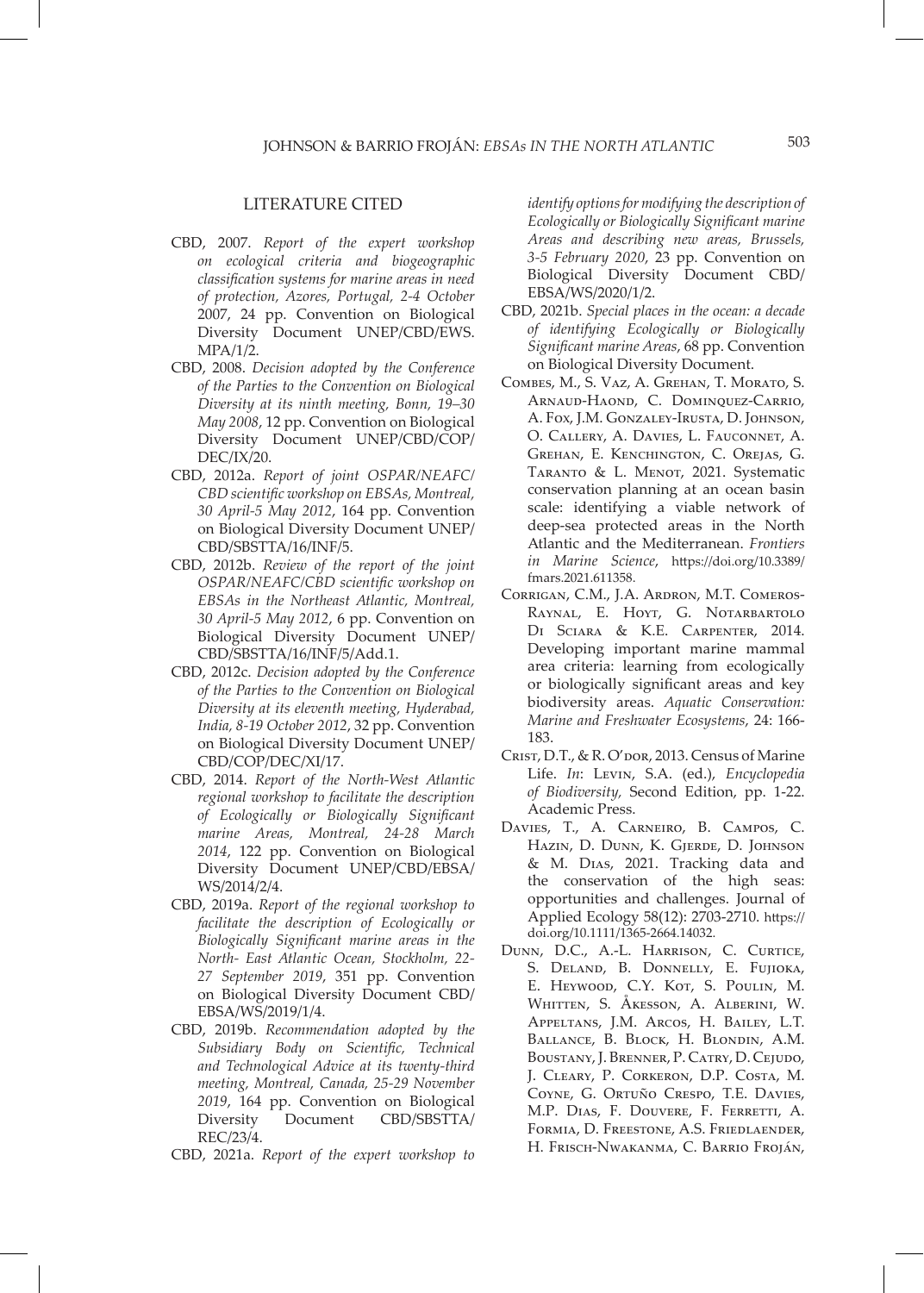K.M. GJERDE, L. GLOWKA, B.J. GODLEY, J. Gonzalez-Solis, J.P. Granadeiro, V. Gunn, Y. Hashimoto, L.M. Hawkes, G.C. Hays, C. Hazin, J. Jimenez, D.E. Johnson, P. LUSCHI, S.M. MAXWELL, C. MCCLELLAN, M. MODEST, G. Notarbartolo DI SCIARA, A. Herrero Palacio, D.M. Palacios, A. Pauly, M. Rayner, A.F. Rees, E. Ross Salazar, D. Secor, A.M.M. Sequeira, M. Spalding, F. Spina, S. Van Parijs, B. Wallace, N. Varo-Cruz, M. Virtue, H. Weimerskirch, L. Wilson, B. Woodward & P.N. Halpin, 2019. The importance of migratory connectivity for global ocean policy. *Proceedings of the Royal Society B*, 286: 2019 1472.

- Egevang, C., I.J. Stenhouse, R.A. Phillips, A. Petersen, J.W. Fox & J.R.D. Silk, 2010. Tracking of Arctic terns *Sterna paradisaea* reveals longest animal migration. *Proceedings of the National Academy of Sciences*, 107(5): 2078-2081.
- FAO, 2009. *International Guidelines for the Management of Deep-sea Fisheries in the High Seas*, 73 pp. FAO, Rome.
- Grassle, J.F., 2000. The Ocean Biogeographic Information System (OBIS): An On-line, Worldwide Atlas for Accessing, Modeling and Mapping Marine Biological Data in a Multidimensional Geographic Context. *Oceanography*, 13(3): 5-7.
- IUCN-WCPA, 2019. *Recognising and Reporting Other Effective Area-based Conservation Measures. Technical Report*, 45 pp. IUCN, Switzerland.
- JOHNSON, D.E., 2016. Conserving the Charlie-Gibbs Fracture Zone: one of the world's first High Seas Marine Protected Areas. *In*: Mackelworth, P. (ed.), *Marine Transboundary Conservation and Protected Areas. Earthscan Oceans*, Chapter 15, pp. 271-285.
- Johnson, D.E., 2019. Protecting the Lost City vent system: all is not lost, or is it?. *Marine Policy*, 107:103593.
- Johnson, D., J. Ardron, D. Billett, T. Hooper, T. Mullier, P. Chaniotis, B. Ponge & E. Corcoran, 2014. When is a marine protected area network ecologically coherent? A case study from the Northeast Atlantic. *Aquatic Conservation: Marine and Freshwater Ecosystems*, 24(2): 44-58.
- JOHNSON, D.E., & E.L. KENCHINGTON, 2019. Should potential for climate change refugia be mainstreamed into the criteria

for describing EBSAs?. *Conservation Letters*, 12:e12634.

- Johnson, D.E., C. Barrio Froján, P.J. Turner, P. WEAVER, V. GUNN, D.C. DUNN, P. Halpin, N.J. Bax & P.K. Dunstan, 2018a. Reviewing the EBSA process: Improving on success. *Marine Policy*, 88: 75-85.
- Johnson, D.E., C. Barrio Froján, N. Bax, P. Dunstan, S. Woolley, P. Halpin, D. Dunn, C. Hazin, M. Dias, T. Davies, J. Jimenez, E. Ross, C. Van Dover, G. Notarbartolo Di Sciara, E. Hoyt, V. Gunn & H. Von NORDHEIM, 2018b. The Global Ocean Biodiversity Initiative: Promoting scientific support for global ocean governance. *Aquatic Conservation: Marine and Freshwater Ecosystems*, 29(S2): 162-169.
- Johnson, D., M.A. Ferreira & E. Kenchington, 2018c. Climate change is likely to severely limit the effectiveness of deep-sea ABMTs in the North Atlantic. *Marine Policy*, 7: 111-122.
- Johnson, D.E., C. Barrio Froján, F. Neat, D. Van Oevelen, D. Stirling, M. Gubbins & J.M. Roberts, 2019. Rockall and Hatton: resolving a super wicked marine governance problem in the High Seas of the North-East Atlantic Ocean. *Frontiers in Marine Science*, 6:69.
- Kazanidis, G., C. Orejas, A. Borja, E. Kenchington, L.-A. Henry, O. Callery, M. Carreiro-Silva, H. Egilsdottir, E. Giacomello, A. Grehan, L. Menor, T. Morato, S. Ragnarsson, J.L. Rueda, D. Stirling, T. Stratmann, D. Van Oevelen, A. Palialexis, D. Johnson & J.M. Roberts, 2020. Assessing the environmental status of selected North Atlantic deepsea ecosystems. *Ecological Indicators*, 119: 106624.
- Koen-Alonso, M., P. Pepin, M.J. Fogarty, A. Kenny & E. Kenchington, 2019. The Northwest Atlantic Fisheries Organization Roadmap for the development and implementation of an Ecosystem Approach to Fisheries: structure, state of development, and challenges. *Marine Policy*, 100: 342-352.
- Margules, C.R., & R.L. Pressey, 2000. Systematic Conservation Planning. *Nature*, 405: 243-253.
- McIntosh, E., R. Pressey, S. Lloyd, R. Smith & R. Grenyer, 2017. The impact of Systematic Conservation Planning. *Annual Review of Environment and Resources*, 42: 677-697.